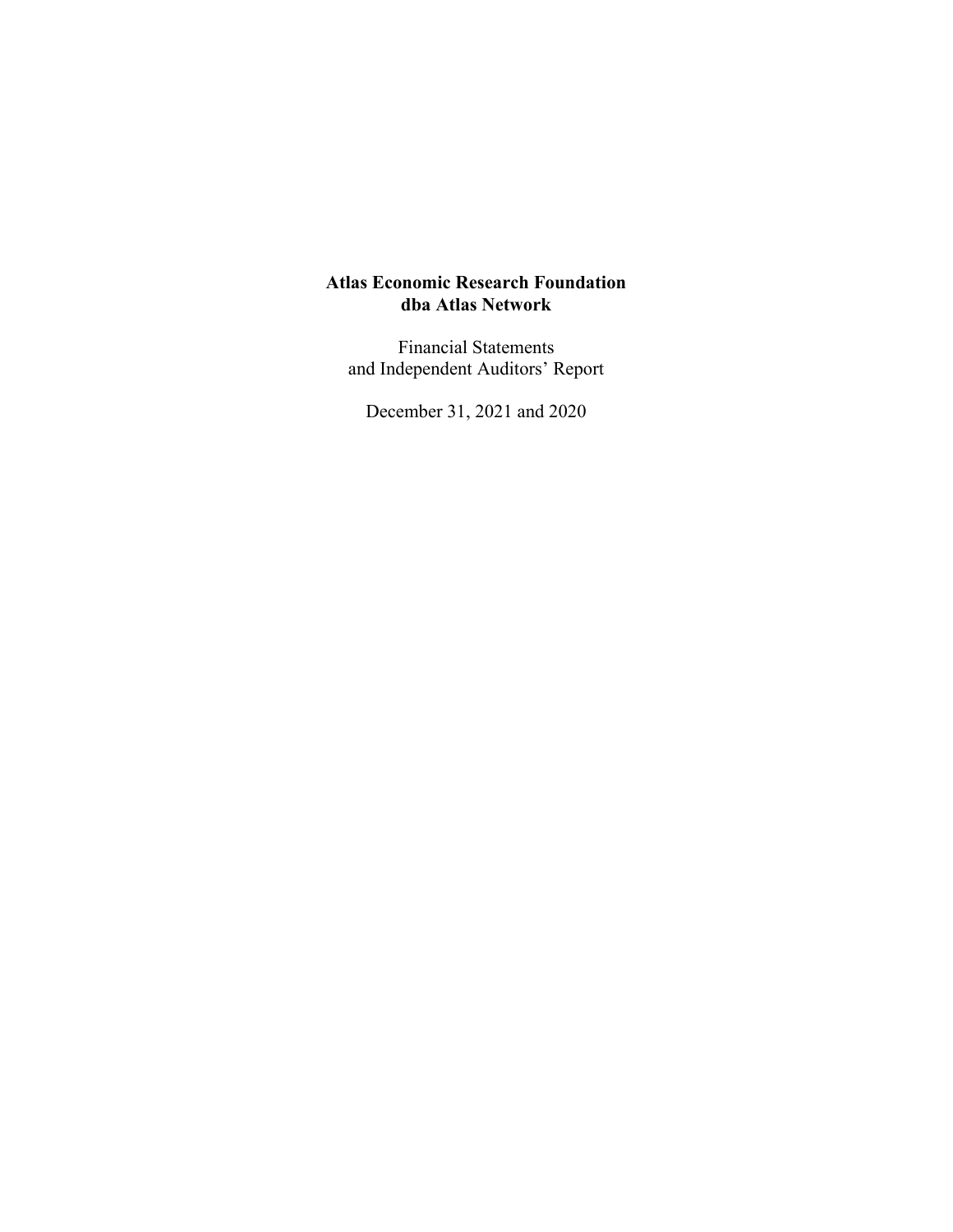Financial Statements December 31, 2021 and 2020

# **Contents**

### *Financial Statements*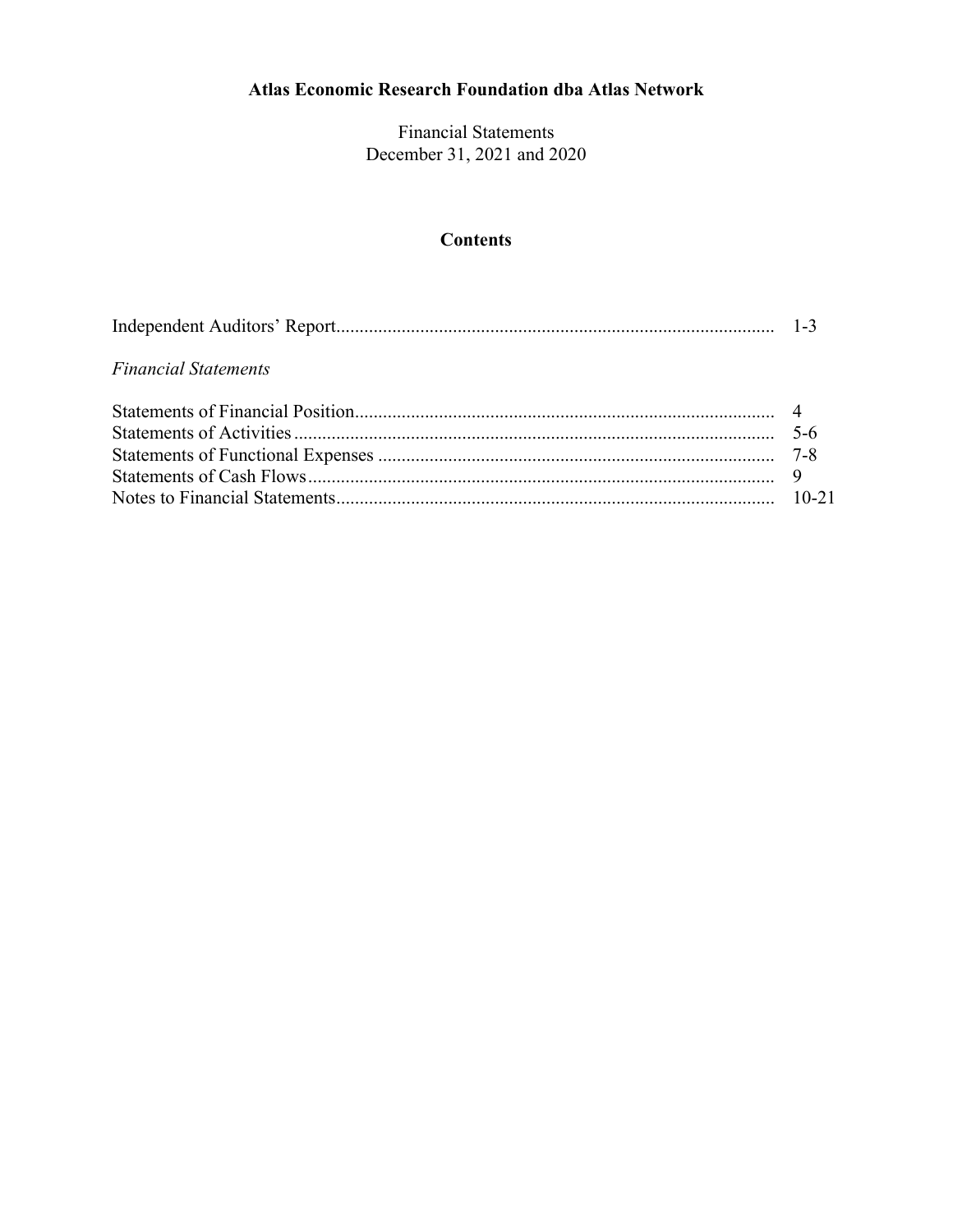

**Rogers & Company PLLC**  Certified Public Accountants

8300 Boone Boulevard Suite 600 Vienna, Virginia 22182

703.893.0300 voice 703.893.4070 facsimile www.rogerspllc.com

### **INDEPENDENT AUDITORS' REPORT**

To the Board of Directors of Atlas Economic Research Foundation dba Atlas Network

#### *Opinion*

We have audited the accompanying financial statements of Atlas Economic Research Foundation dba Atlas Network ("the Organization"), which comprise the statements of financial position as of December 31, 2021 and 2020; the related statements of activities, functional expenses, and cash flows for the years then ended; and the related notes to the financial statements.

In our opinion, the financial statements referred to above present fairly, in all material respects, the financial position of the Organization as of December 31, 2021 and 2020, and the changes in its net assets and its cash flows for the years then ended in accordance with accounting principles generally accepted in the United States of America.

#### *Basis for Opinion*

We conducted our audits in accordance with auditing standards generally accepted in the United States of America. Our responsibilities under those standards are further described in the Auditor's Responsibilities for the Audit of the Financial Statements section of our report. We are required to be independent of the Organization and to meet our other ethical responsibilities in accordance with the relevant ethical requirements relating to our audits. We believe that the audit evidence we have obtained is sufficient and appropriate to provide a basis for our audit opinion.

#### *Responsibilities of Management for the Financial Statements*

Management is responsible for the preparation and fair presentation of the financial statements in accordance with accounting principles generally accepted in the United States of America, and for the design, implementation, and maintenance of internal control relevant to the preparation and fair presentation of financial statements that are free from material misstatement, whether due to fraud or error.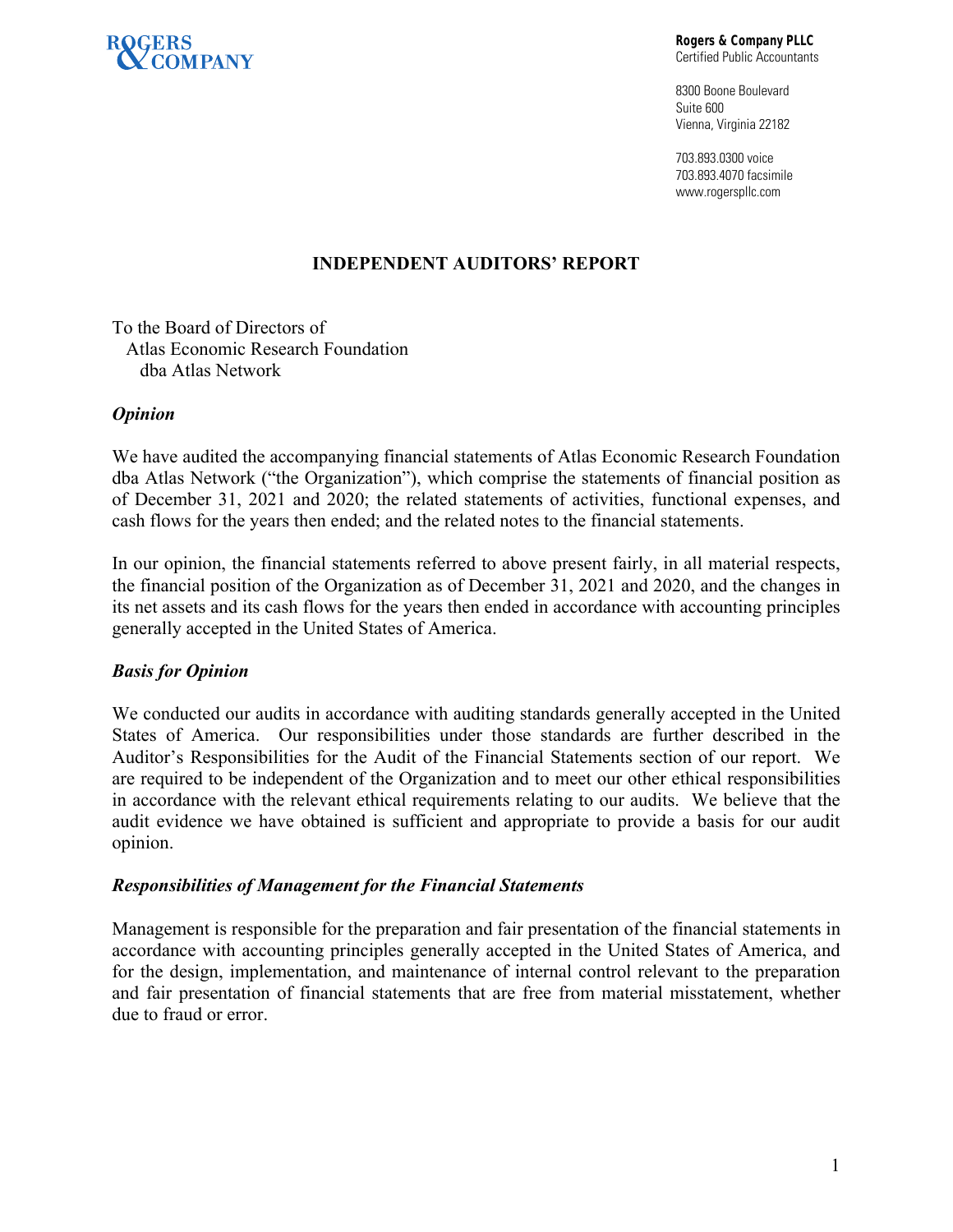

### *Responsibilities of Management for the Financial Statements (continued)*

In preparing the financial statements, management is required to evaluate whether there are conditions or events, considered in the aggregate, that raise substantial doubt about the Organization's ability to continue as a going concern within one year after the date that the financial statements are available to be issued.

#### *Auditor's Responsibilities for the Audit of the Financial Statements*

Our objectives are to obtain reasonable assurance about whether the financial statements as a whole are free from material misstatement, whether due to fraud or error, and to issue an auditor's report that includes our opinion. Reasonable assurance is a high level of assurance but is not absolute assurance and therefore is not a guarantee that an audit conducted in accordance with generally accepted auditing standards will always detect a material misstatement when it exists. The risk of not detecting a material misstatement resulting from fraud is higher than for one resulting from error, as fraud may involve collusion, forgery, intentional omissions, misrepresentations, or the override of internal control. Misstatements, including omissions, are considered material if there is a substantial likelihood that, individually or in the aggregate, they would influence the judgment made by a reasonable user based on the financial statements.

In performing an audit in accordance with generally accepted auditing standards, we:

- Exercise professional judgment and maintain professional skepticism throughout the audit.
- Identify and assess the risks of material misstatement of the financial statements, whether due to fraud or error, and design and perform audit procedures responsive to those risks. Such procedures include examining, on a test basis, evidence regarding the amounts and disclosures in the financial statements.
- Obtain an understanding of internal control relevant to the audit in order to design audit procedures that are appropriate in the circumstances, but not for the purpose of expressing an opinion on the effectiveness of the Organization's internal control. Accordingly, no such opinion is expressed.
- Evaluate the appropriateness of accounting policies used and the reasonableness of significant accounting estimates made by management, as well as evaluate the overall presentation of the financial statements.
- Conclude whether, in our judgment, there are conditions or events, considered in the aggregate, that raise substantial doubt about the Organization's ability to continue as a going concern for a reasonable period of time.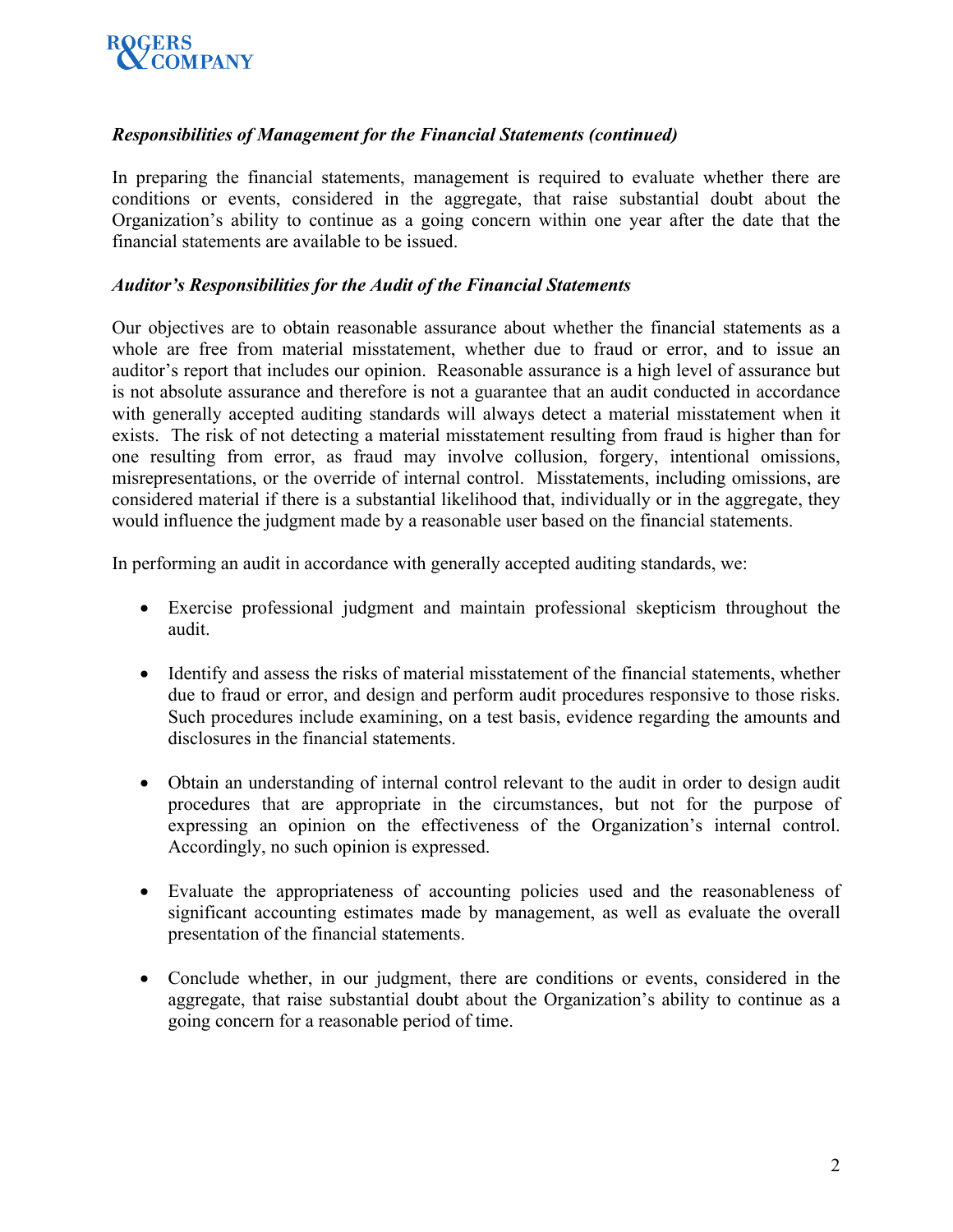

## *Auditor's Responsibilities for the Audit of the Financial Statements (continued)*

We are required to communicate with those charged with governance regarding, among other matters, the planned scope and timing of the audit, significant audit findings, and certain internal control related matters that we identified during the audit.

Ravens + Commy PLIC

Vienna, Virginia May 9, 2022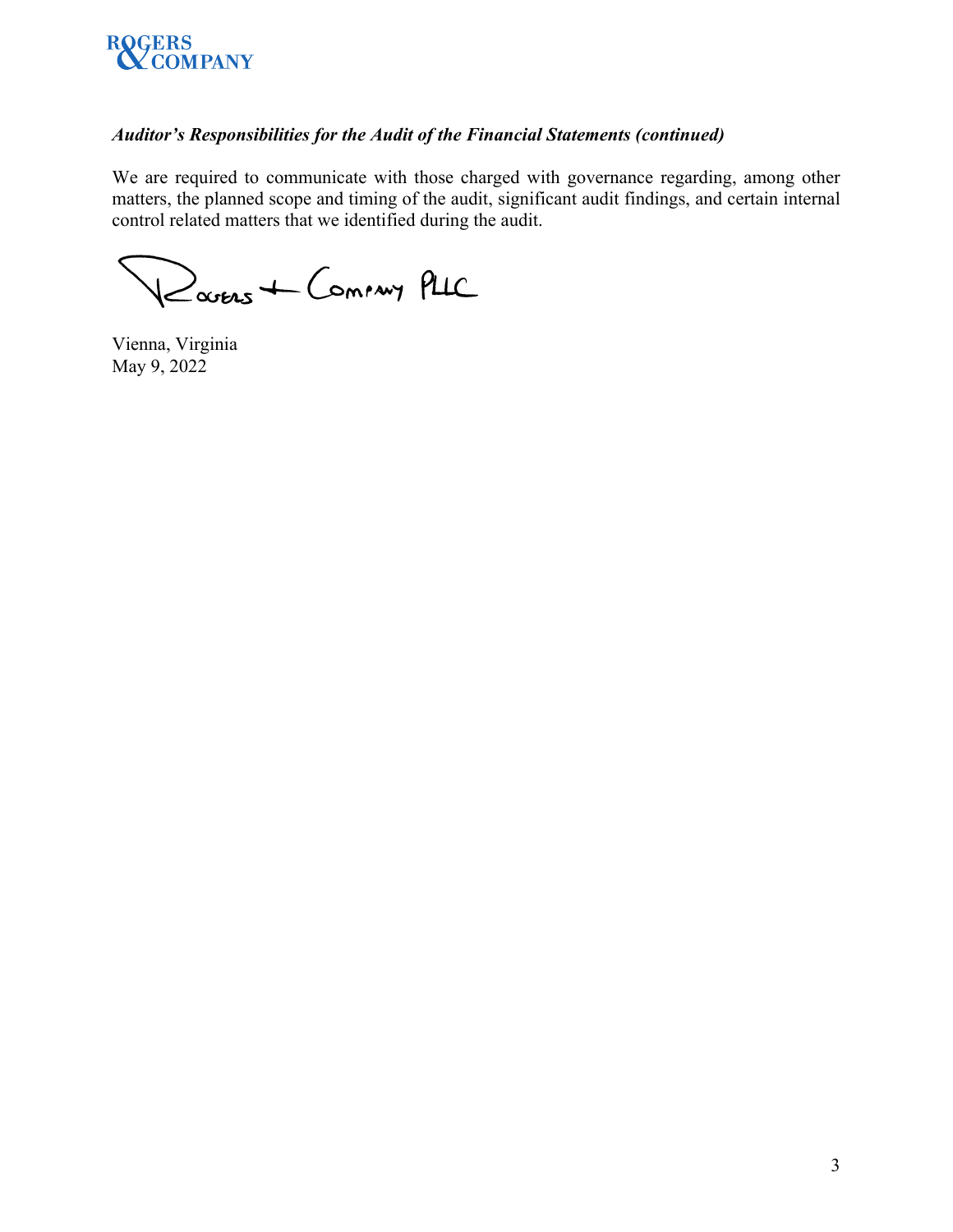# Statements of Financial Position December 31, 2021 and 2020

|                                                  |                           | 2021       |               | 2020       |  |
|--------------------------------------------------|---------------------------|------------|---------------|------------|--|
| <b>Assets</b>                                    |                           |            |               |            |  |
| Current assets:                                  |                           |            |               |            |  |
| Cash and cash equivalents                        | \$                        | 2,076,989  | \$            | 1,279,810  |  |
| Contributions receivable                         |                           | 3,737,969  |               | 3,948,795  |  |
| Accounts receivable                              |                           | 16,471     |               | 37,668     |  |
| Prepaid expenses                                 |                           | 421,548    |               | 413,405    |  |
| Total current assets                             |                           | 6,252,977  |               | 5,679,678  |  |
| Long-term assets:                                |                           |            |               |            |  |
| Investments                                      |                           | 8,380,035  |               | 6,822,653  |  |
| Contributions receivable, long-term portion, net |                           | 1,634,956  |               | 2,247,115  |  |
| Deposit                                          |                           | 62,016     |               | 62,016     |  |
| Property and equipment, net                      |                           | 575,433    |               | 595,172    |  |
| Intangible assets                                |                           | 278,621    |               | 43,630     |  |
| Total long-term assets                           |                           | 10,931,061 |               | 9,770,586  |  |
| Total assets                                     | $\boldsymbol{\mathsf{S}}$ | 17,184,038 | \$            | 15,450,264 |  |
| <b>Liabilities and Net Assets</b>                |                           |            |               |            |  |
| <b>Liabilities</b>                               |                           |            |               |            |  |
| Accounts payable and accrued expenses            | \$                        | 617,909    | $\mathcal{S}$ | 238,106    |  |
| Grants payable                                   |                           | 872,105    |               | 592,832    |  |
| Deferred rent and lease incentives               |                           | 706,722    |               | 769,361    |  |
| Total liabilities                                |                           | 2,196,736  |               | 1,600,299  |  |
| <b>Net Assets</b>                                |                           |            |               |            |  |
| Without donor restrictions                       |                           | 4,677,915  |               | 4,396,917  |  |
| With donor restrictions                          |                           | 10,309,387 |               | 9,453,048  |  |
| Total net assets                                 |                           | 14,987,302 |               | 13,849,965 |  |
| Total liabilities and net assets                 |                           | 17,184,038 | \$            | 15,450,264 |  |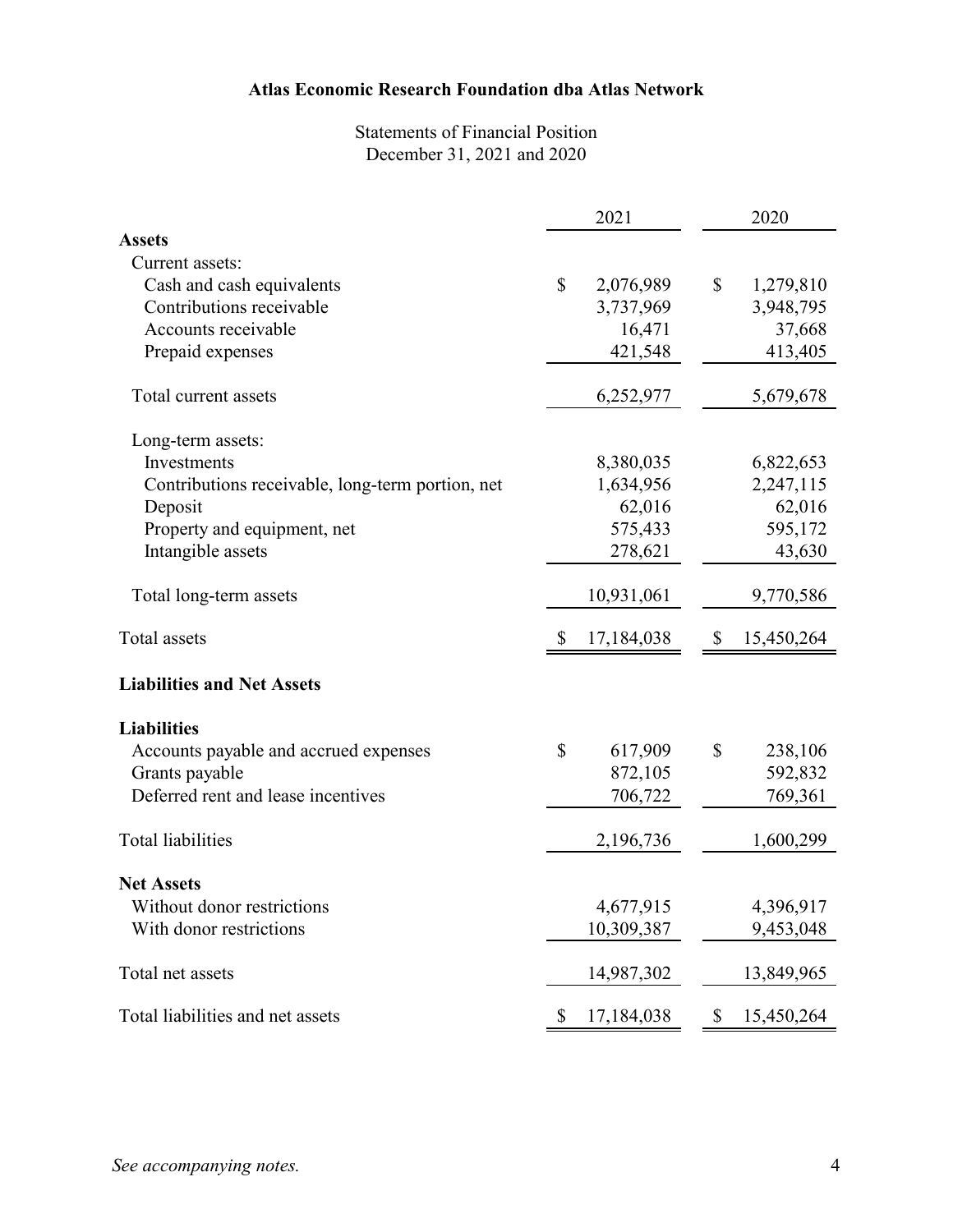# Statement of Activities For the Year Ended December 31, 2021

|                               | <b>Without Donor</b>      | With Donor       |                  |
|-------------------------------|---------------------------|------------------|------------------|
|                               | Restrictions              | Restrictions     | Total            |
| <b>Revenue and Support</b>    |                           |                  |                  |
| Contributions                 | $\mathbb{S}$<br>9,162,926 | \$<br>8,861,144  | \$<br>18,024,070 |
| Registration income           | 108,926                   |                  | 108,926          |
| Miscellaneous income          | 490,546                   |                  | 490,546          |
| Investment return             | 9,129                     |                  | 9,129            |
| Released from restrictions    | 8,004,805                 | (8,004,805)      |                  |
| Total revenue and support     | 17,776,332                | 856,339          | 18,632,671       |
| <b>Expenses</b>               |                           |                  |                  |
| Program services              | 15,395,305                |                  | 15,395,305       |
| Supporting services:          |                           |                  |                  |
| Management and general        | 791,448                   |                  | 791,448          |
| Fundraising                   | 1,308,581                 |                  | 1,308,581        |
| Total supporting services     | 2,100,029                 |                  | 2,100,029        |
| Total expenses                | 17,495,334                |                  | 17,495,334       |
| <b>Change in Net Assets</b>   | 280,998                   | 856,339          | 1,137,337        |
| Net Assets, beginning of year | 4,396,917                 | 9,453,048        | 13,849,965       |
| Net Assets, end of year       | \$<br>4,677,915           | \$<br>10,309,387 | \$<br>14,987,302 |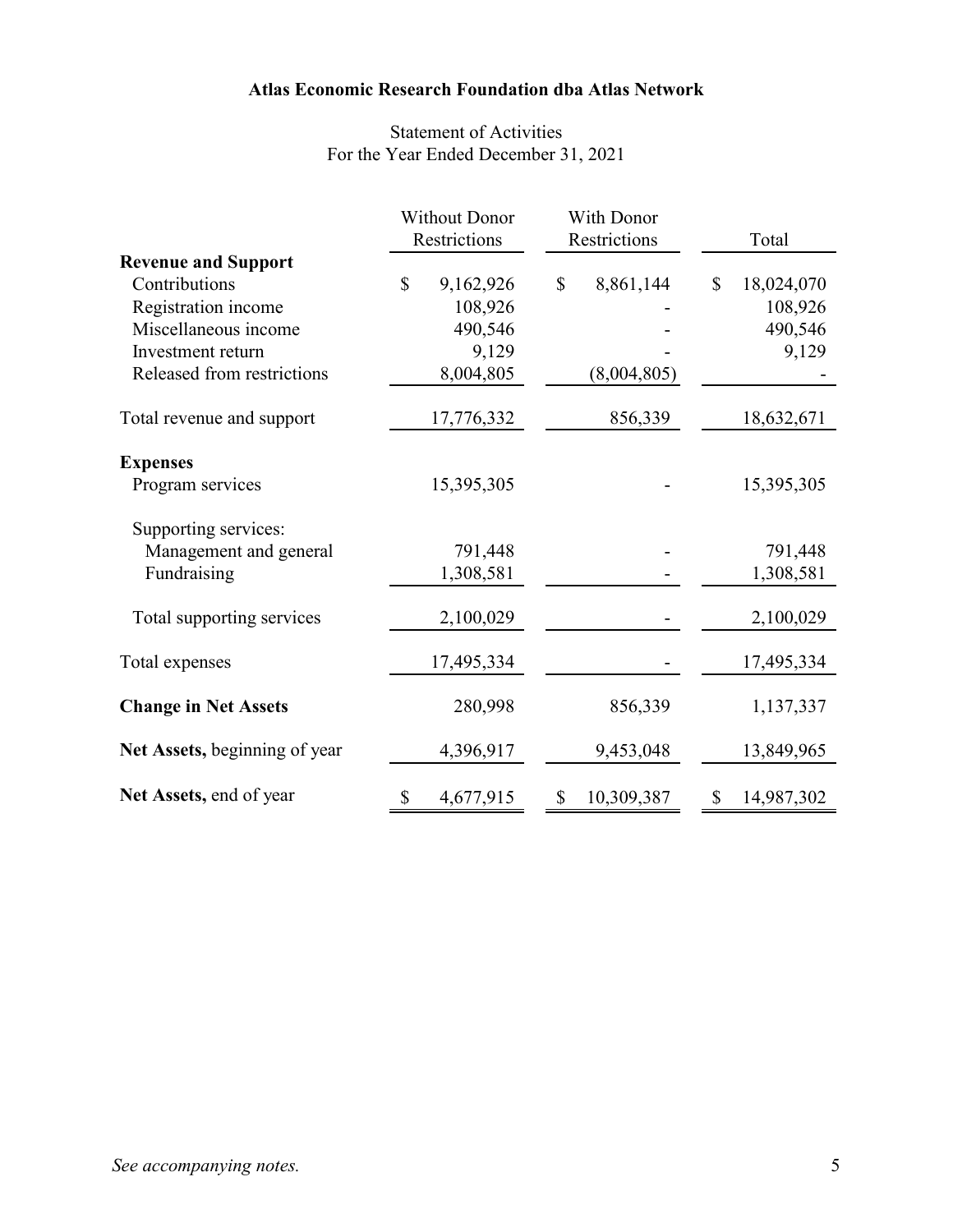# Statement of Activities For the Year Ended December 31, 2020

|                               | <b>Without Donor</b>      | With Donor      |                             |
|-------------------------------|---------------------------|-----------------|-----------------------------|
|                               | Restrictions              | Restrictions    | Total                       |
| <b>Revenue and Support</b>    |                           |                 |                             |
| Contributions                 | $\mathbb{S}$<br>9,041,722 | 6,399,954<br>\$ | $\mathcal{S}$<br>15,441,676 |
| Registration income           | 24,952                    |                 | 24,952                      |
| Miscellaneous income          | 5,198                     |                 | 5,198                       |
| Investment return             | 72,937                    |                 | 72,937                      |
| Released from restrictions    | 6,124,741                 | (6, 124, 741)   |                             |
| Total revenue and support     | 15,269,550                | 275,213         | 15,544,763                  |
| <b>Expenses</b>               |                           |                 |                             |
| Program services              | 11,148,336                |                 | 11,148,336                  |
| Supporting services:          |                           |                 |                             |
| Management and general        | 683,292                   |                 | 683,292                     |
| Fundraising                   | 1,130,890                 |                 | 1,130,890                   |
| Total supporting services     | 1,814,182                 |                 | 1,814,182                   |
| Total expenses                | 12,962,518                |                 | 12,962,518                  |
| <b>Change in Net Assets</b>   | 2,307,032                 | 275,213         | 2,582,245                   |
| Net Assets, beginning of year | 2,089,885                 | 9,177,835       | 11,267,720                  |
| Net Assets, end of year       | 4,396,917<br>\$           | \$<br>9,453,048 | $\mathbb{S}$<br>13,849,965  |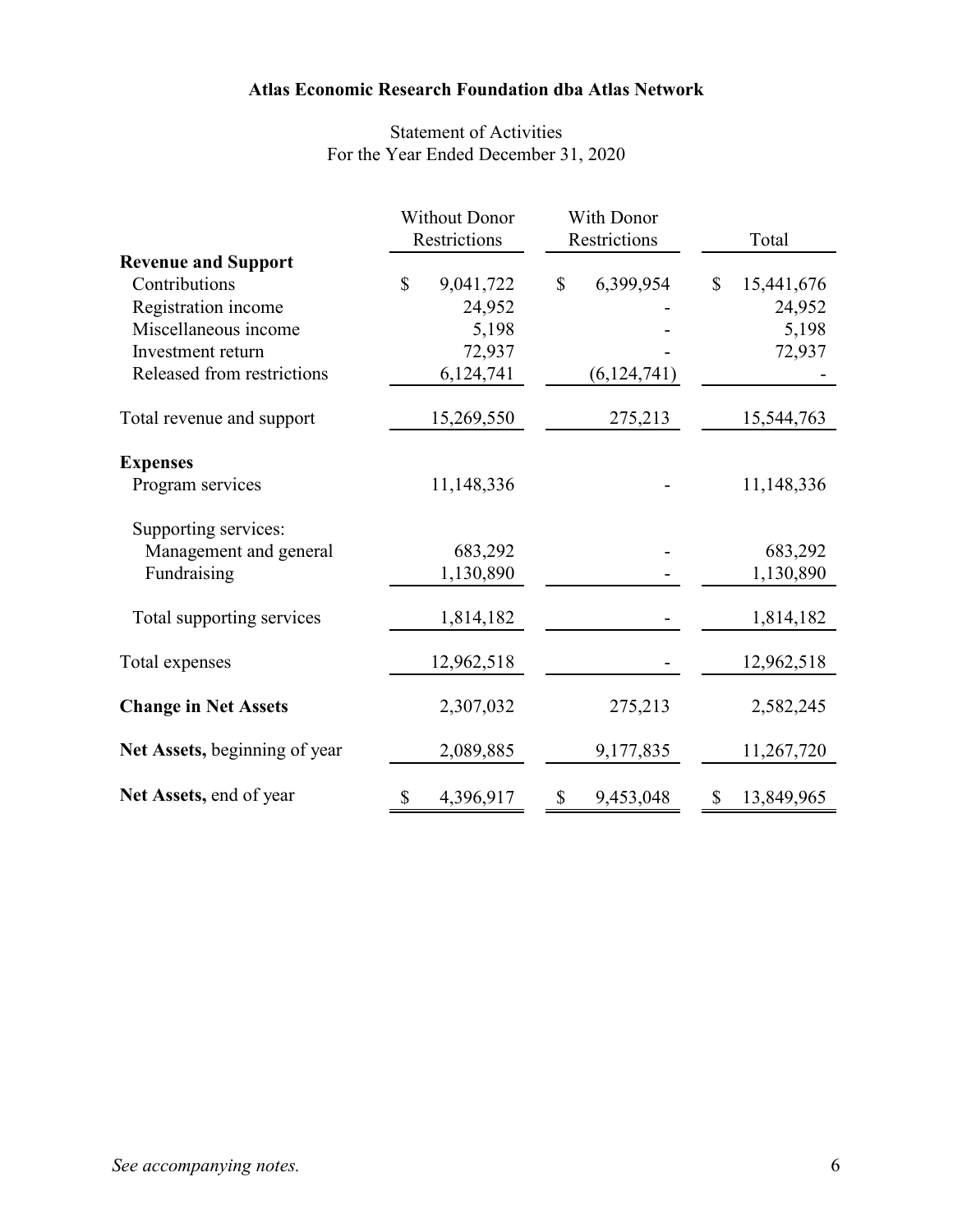Statement of Functional Expenses For the Year Ended December 31, 2021

|                          |    |            | <b>Supporting Services</b> |             |   |             |                         |           |       |            |
|--------------------------|----|------------|----------------------------|-------------|---|-------------|-------------------------|-----------|-------|------------|
|                          |    | Program    |                            | Management  |   |             | <b>Total Supporting</b> |           | Total |            |
|                          |    | Services   |                            | and General |   | Fundraising |                         | Services  |       | Expenses   |
| Fellowships and grants   | \$ | 6,138,050  | \$                         | 928         | S | 1,537       | S                       | 2,465     | \$    | 6,140,515  |
| Conferences, meetings,   |    |            |                            |             |   |             |                         |           |       |            |
| and travel               |    | 3,183,960  |                            | 5,837       |   | 142,405     |                         | 148,242   |       | 3,332,202  |
| Salaries, payroll taxes, |    |            |                            |             |   |             |                         |           |       |            |
| and benefits             |    | 2,872,742  |                            | 627,885     |   | 921,477     |                         | 1,549,362 |       | 4,422,104  |
| Professional fees        |    | 855,488    |                            | 50,597      |   | 44,013      |                         | 94,610    |       | 950,098    |
| Advertising              |    | 1,055,914  |                            | 7,076       |   | 23,265      |                         | 30,341    |       | 1,086,255  |
| Occupancy                |    | 349,506    |                            | 16,973      |   | 28,116      |                         | 45,089    |       | 394,595    |
| Office expenses          |    | 779,988    |                            | 66,315      |   | 115,786     |                         | 182,101   |       | 962,089    |
| Bank service charges     |    | 30,826     |                            | 972         |   | 1,610       |                         | 2,582     |       | 33,408     |
| Amortization - leasehold |    |            |                            |             |   |             |                         |           |       |            |
| build-out                |    | 64,800     |                            |             |   |             |                         |           |       | 64,800     |
| Depreciation             |    | 40,151     |                            | 1,653       |   | 2,739       |                         | 4,392     |       | 44,543     |
| Insurance                |    | 3,945      |                            | 12,180      |   | 199         |                         | 12,379    |       | 16,324     |
| Miscellaneous            |    | 19,935     |                            | 1,032       |   | 27,434      |                         | 28,466    |       | 48,401     |
| <b>Total Expenses</b>    | -S | 15,395,305 | S                          | 791,448     | S | 1,308,581   | S                       | 2,100,029 | S     | 17,495,334 |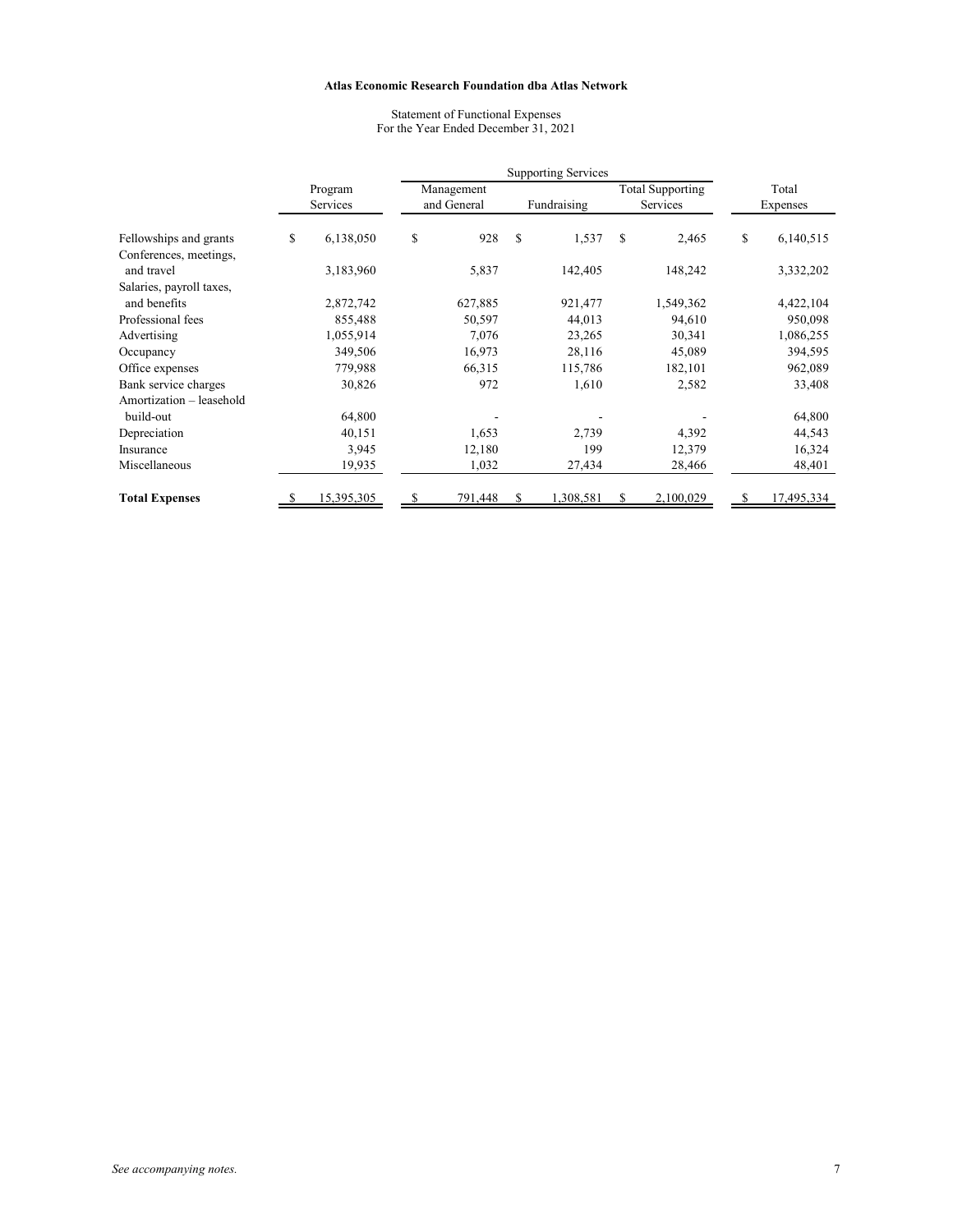Statement of Functional Expenses For the Year Ended December 31, 2020

|                          |                 | <b>Supporting Services</b> |             |   |             |   |                         |       |            |  |
|--------------------------|-----------------|----------------------------|-------------|---|-------------|---|-------------------------|-------|------------|--|
|                          | Program         |                            | Management  |   |             |   | <b>Total Supporting</b> | Total |            |  |
|                          | Services        |                            | and General |   | Fundraising |   | Services                |       | Expenses   |  |
| Fellowships and grants   | \$<br>5,967,537 | \$                         | ÷           | S |             | S |                         | \$    | 5,967,537  |  |
| Conferences, meetings,   |                 |                            |             |   |             |   |                         |       |            |  |
| and travel               | 753,965         |                            | 721         |   | 46,180      |   | 46,901                  |       | 800,866    |  |
| Salaries, payroll taxes, |                 |                            |             |   |             |   |                         |       |            |  |
| and benefits             | 2,288,140       |                            | 560,244     |   | 864,635     |   | 1,424,879               |       | 3,713,019  |  |
| Professional fees        | 562,783         |                            | 32,715      |   | 47,122      |   | 79,837                  |       | 642,620    |  |
| Advertising              | 408,960         |                            | 1,116       |   | 6,728       |   | 7,844                   |       | 416,804    |  |
| Occupancy                | 307,065         |                            | 14,879      |   | 24,796      |   | 39,675                  |       | 346,740    |  |
| Office expenses          | 730,377         |                            | 61,184      |   | 102,356     |   | 163,540                 |       | 893,917    |  |
| Bank service charges     | 21,821          |                            | 927         |   | 1,544       |   | 2,471                   |       | 24,292     |  |
| Amortization – leasehold |                 |                            |             |   |             |   |                         |       |            |  |
| build-out                | 64,800          |                            |             |   |             |   |                         |       | 64,800     |  |
| Depreciation             | 22,278          |                            | 1,079       |   | 1,799       |   | 2,878                   |       | 25,156     |  |
| Insurance                | 7,830           |                            | 10,427      |   | 141         |   | 10,568                  |       | 18,398     |  |
| Miscellaneous            | 12,780          |                            |             |   | 35,589      |   | 35,589                  |       | 48,369     |  |
| <b>Total Expenses</b>    | 11,148,336      | S                          | 683,292     | S | 1,130,890   | S | 1,814,182               |       | 12,962,518 |  |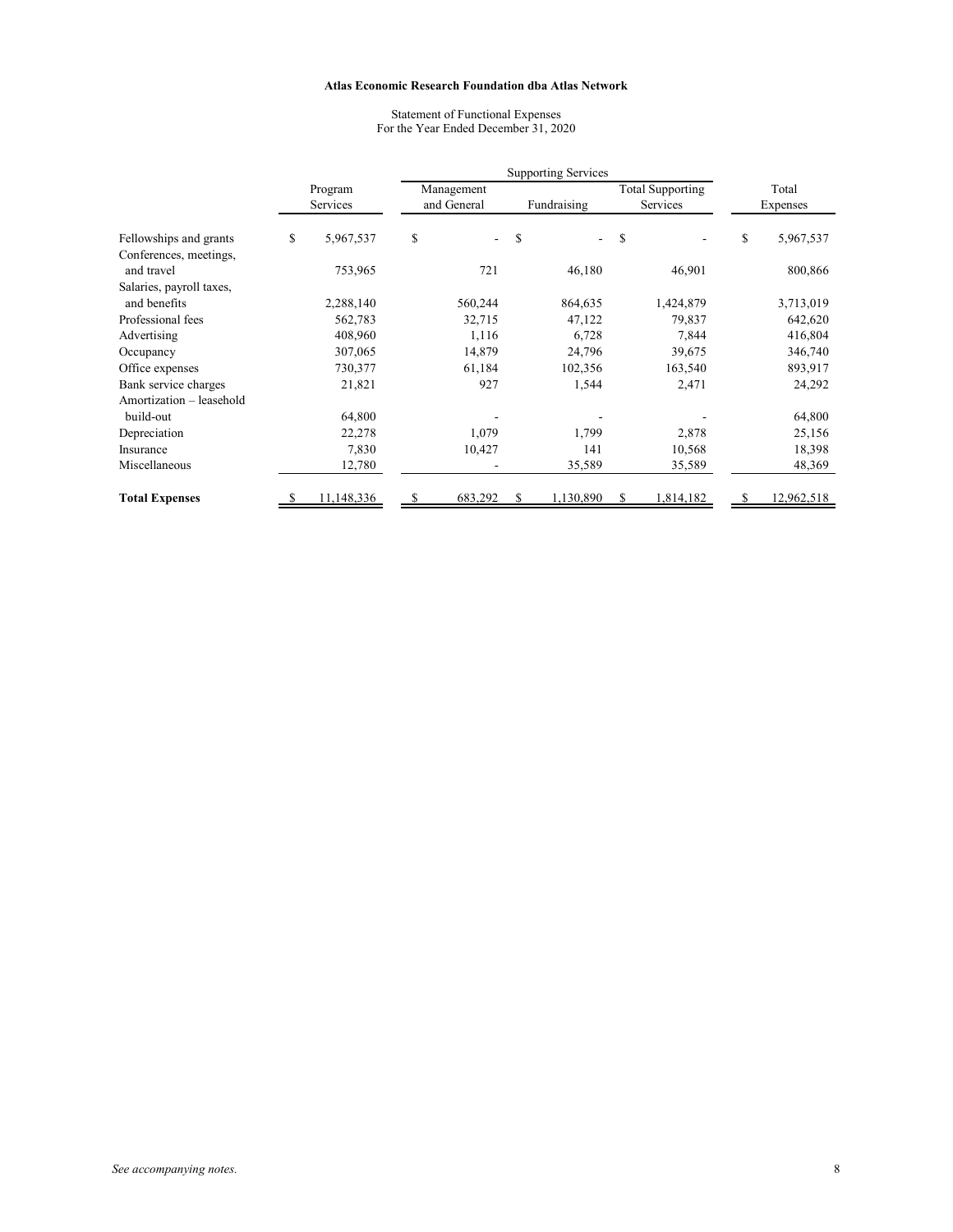# Statements of Cash Flows For the Years Ended December 31, 2021 and 2020

|                                                  | 2021            | 2020         |             |  |
|--------------------------------------------------|-----------------|--------------|-------------|--|
| <b>Cash Flows from Operating Activities</b>      |                 |              |             |  |
| Change in net assets                             | \$<br>1,137,337 | $\mathbb{S}$ | 2,582,245   |  |
| Adjustments to reconcile change in net assets to |                 |              |             |  |
| net cash provided by operating activities:       |                 |              |             |  |
| Realized and unrealized loss on investments      | 69,858          |              | 142         |  |
| Depreciation                                     | 44,543          |              | 25,156      |  |
| Amortization - leasehold build-out               | 64,800          |              | 64,800      |  |
| Change in discount on contributions receivable   | (58, 235)       |              | 10,996      |  |
| Change in operating assets and liabilities:      |                 |              |             |  |
| (Increase) decrease in:                          |                 |              |             |  |
| Contributions receivable                         | 881,220         |              | 528,390     |  |
| Accounts receivable                              | 21,197          |              | (20,613)    |  |
| Prepaid expenses                                 | (8, 143)        |              | (192, 587)  |  |
| Increase (decrease) in:                          |                 |              |             |  |
| Accounts payable and accrued expenses            | 379,803         |              | (111, 843)  |  |
| Grants payable                                   | 279,273         |              | 567,606     |  |
| Deferred rent and lease incentives               | (62, 639)       |              | (52, 965)   |  |
| Net cash provided by operating activities        | 2,749,014       |              | 3,401,327   |  |
| <b>Cash Flows from Investing Activities</b>      |                 |              |             |  |
| Purchases of property and equipment              | (89, 604)       |              | (37, 248)   |  |
| Purchases of intangible assets                   | (234,991)       |              | (11,930)    |  |
| Purchases of investments                         | (1,655,943)     |              | (3,127,561) |  |
| Proceeds from sales of investments               | 28,703          |              | 539,051     |  |
| Net cash used in investing activities            | (1,951,835)     |              | (2,637,688) |  |
| <b>Net Increase in Cash and Cash Equivalents</b> | 797,179         |              | 763,639     |  |
| Cash and Cash Equivalents, beginning of year     | 1,279,810       |              | 516,171     |  |
| Cash and Cash Equivalents, end of year           | \$<br>2,076,989 | \$           | 1,279,810   |  |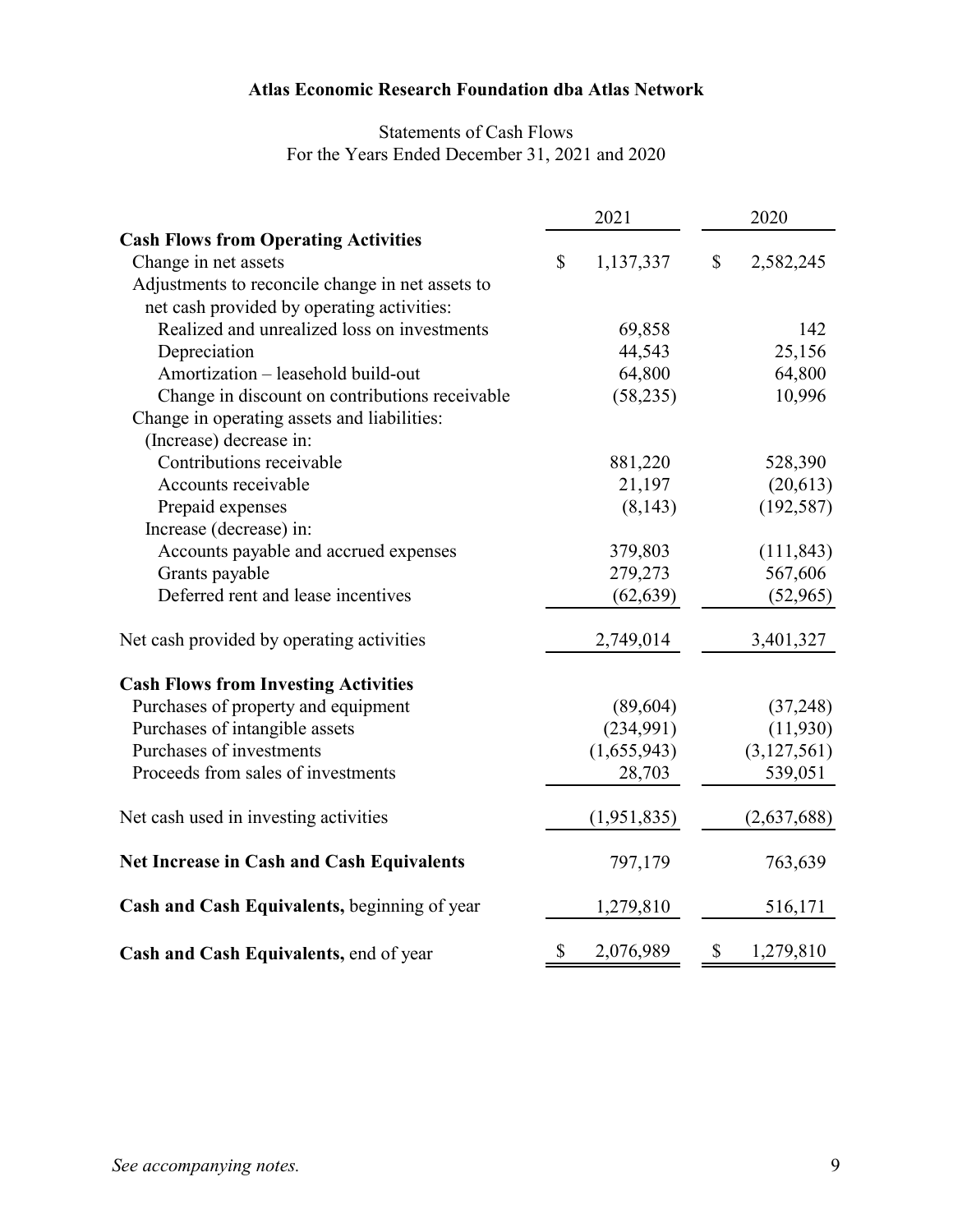#### **1. Nature of Operations**

The Atlas Economic Research Foundation dba Atlas Network ("the Organization") is a publicly supported, nonprofit, educational foundation established and incorporated in Delaware in 1981.

The Organization increases opportunity and prosperity by strengthening a global network of independent civil society organizations that promote individual freedom and remove barriers to human flourishing.

To pursue its mission, the Organization undertakes programs in three categories:

- *Coach –* provides world-class training and mentoring to inspire professionalism and improve performance among its independent partners.
- *Compete*  offers grant and prize competitions that fuel its partners' efforts to achieve extraordinary outcomes.
- *Celebrate –* fosters camaraderie and stokes ambitions among its partners by celebrating their greatest accomplishments through its events and media outreach.

#### **2. Summary of Significant Accounting Policies**

#### Basis of Accounting and Presentation

The Organization's financial statements are prepared on the accrual basis of accounting. Net assets are reported based on the presence or absence of donor-imposed restrictions.

#### Classification of Net Assets

- *Net Assets Without Donor Restrictions* Net assets available for use in general operations and not subject to donor (or certain grantor) restrictions.
- *Net Assets With Donor Restrictions* Net assets subject to donor- (or certain grantor-) imposed restrictions. Some donor-imposed restrictions are temporary in nature, such as those that will be met by the passage of time or other events specified by the donor. Donor-imposed restrictions are released when a restriction expires, that is, when the stipulated time has elapsed, when the stipulated purpose for which the resource was restricted has been fulfilled, or both.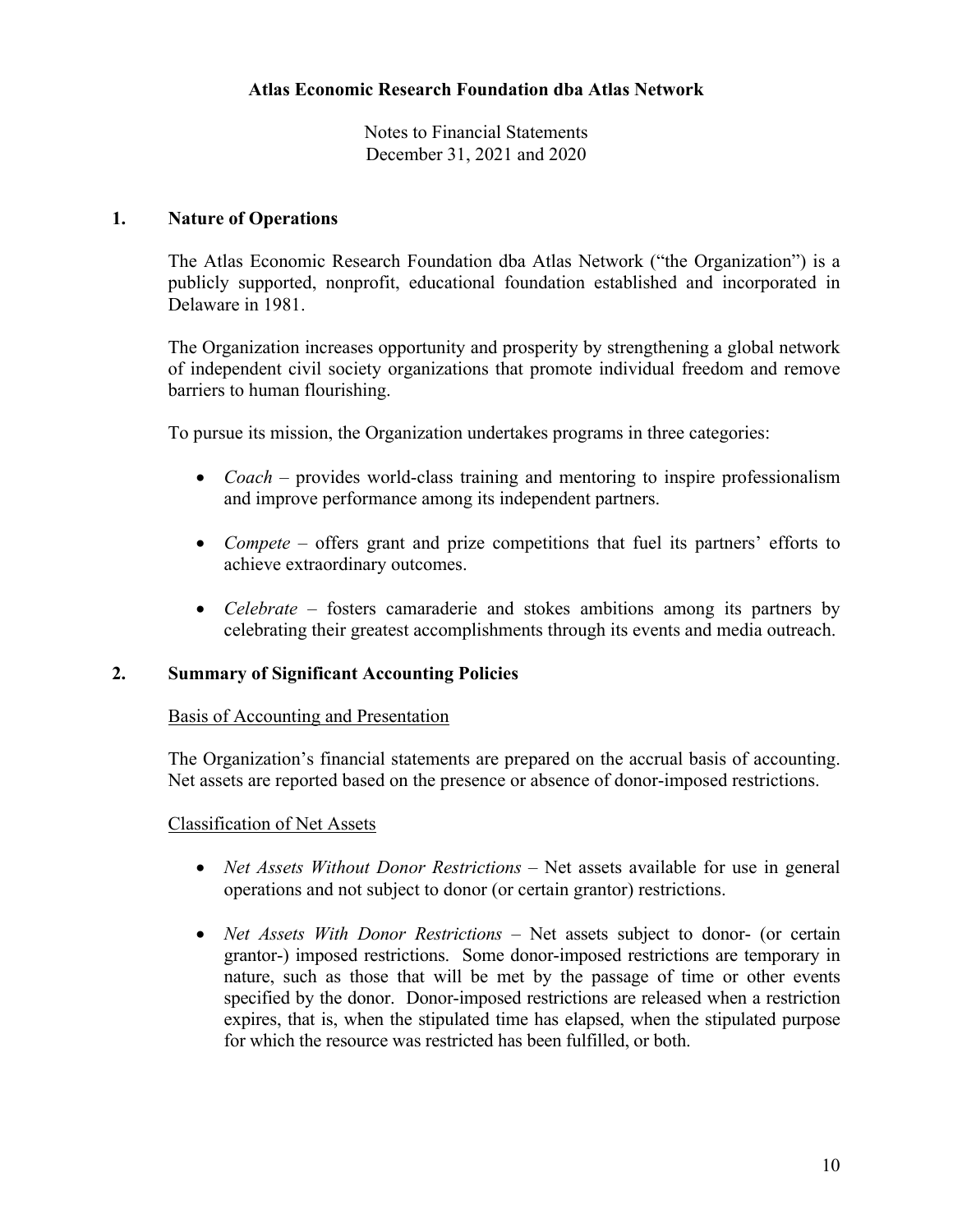### **2. Summary of Significant Accounting Policies (continued)**

#### Cash Equivalents

For the purpose of the statements of cash flows, the Organization considers as cash equivalents all highly liquid investments, which can be converted into known amounts of cash and have a maturity period of 90 days or less at the time of purchase.

#### Contributions Receivable

Contributions receivable represent unconditional amounts committed to the Organization. The Organization uses the allowance method to determine uncollectible unconditional promises receivable. The allowance is based on prior years' experience and management's analysis of specific promises made. Management believes that all contributions receivable are collectible at December 31, 2021 and 2020, and accordingly, no allowance for uncollectible accounts has been established.

#### Investments

Investments are recorded at fair value based on quoted market prices. Realized and unrealized gains and losses are reported as a component of investment return in the accompanying statements of activities.

#### Property and Equipment

Property and equipment acquisitions of \$500 or more, with a projected useful life exceeding one year, are capitalized and recorded at cost. Depreciation is computed using the straight-line method over the estimated useful lives of the related assets, which range from three to 10 years. Leasehold improvements are stated at cost and are amortized using the straight-line method over the shorter of their estimated useful lives or the lease term, which is 10.5 years.

#### Intangible Assets

Intangible assets include website and intellectual property in the form of trademarks. Intangible assets were initially measured at their fair value, which was determined based on the consideration exchanged in conjunction with acquisition of the assets.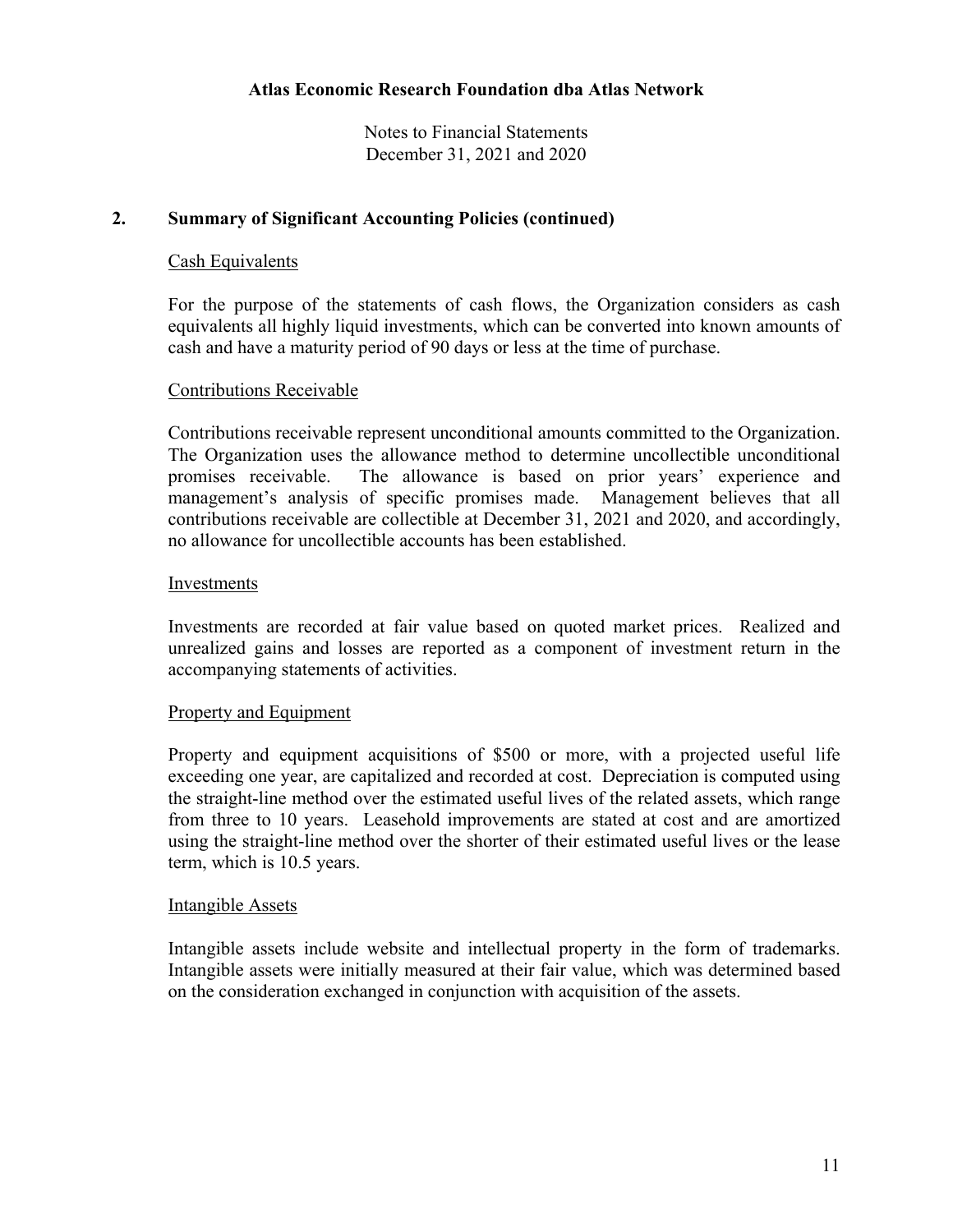### **2. Summary of Significant Accounting Policies (continued)**

### Intangible Assets (continued)

The Organization has capitalized certain costs associated with the development of the website. Website development costs are amortized on a straight-line basis over the estimated useful life of up to five years starting in 2022. Costs related to the planning stage of the website, as well as ongoing website operating and supporting costs, are expensed as incurred. The Organization has trademarks with a value of \$126,551 and \$43,630 at December 31, 2021 and 2020, respectively, that are registered globally and have indefinite lives. These assets are periodically reviewed when impairment indicators are present to assess recoverability from future operations using discounted cash flows. No impairment loss was recognized for the years ended December 31, 2021 and 2020.

### Revenue Recognition

### *Revenue Accounted for in Accordance with Contribution Accounting*

Contributions are recorded as revenue when received or promised and are recorded net of any current year allowance or discount activity. The Organization reports gifts of cash and other assets as restricted support if they are received or promised with donor stipulations that limit the use of the donated assets to one of the Organization's programs or to a future year. When a donor restriction expires, that is, when a stipulated time restriction ends or purpose restriction is accomplished, net assets with donor restrictions are reclassified to net assets without donor restrictions and reported in the statements of activities as net assets released from restrictions. Net assets with donor restrictions are reported as net assets without donor restrictions if the restrictions are met in the same period as received.

#### *Revenue Accounted for as Contracts with Customers*

Registration income is recognized at the time of the event, which corresponds to when the performance obligation is satisfied.

Revenue from all other sources is recognized when earned.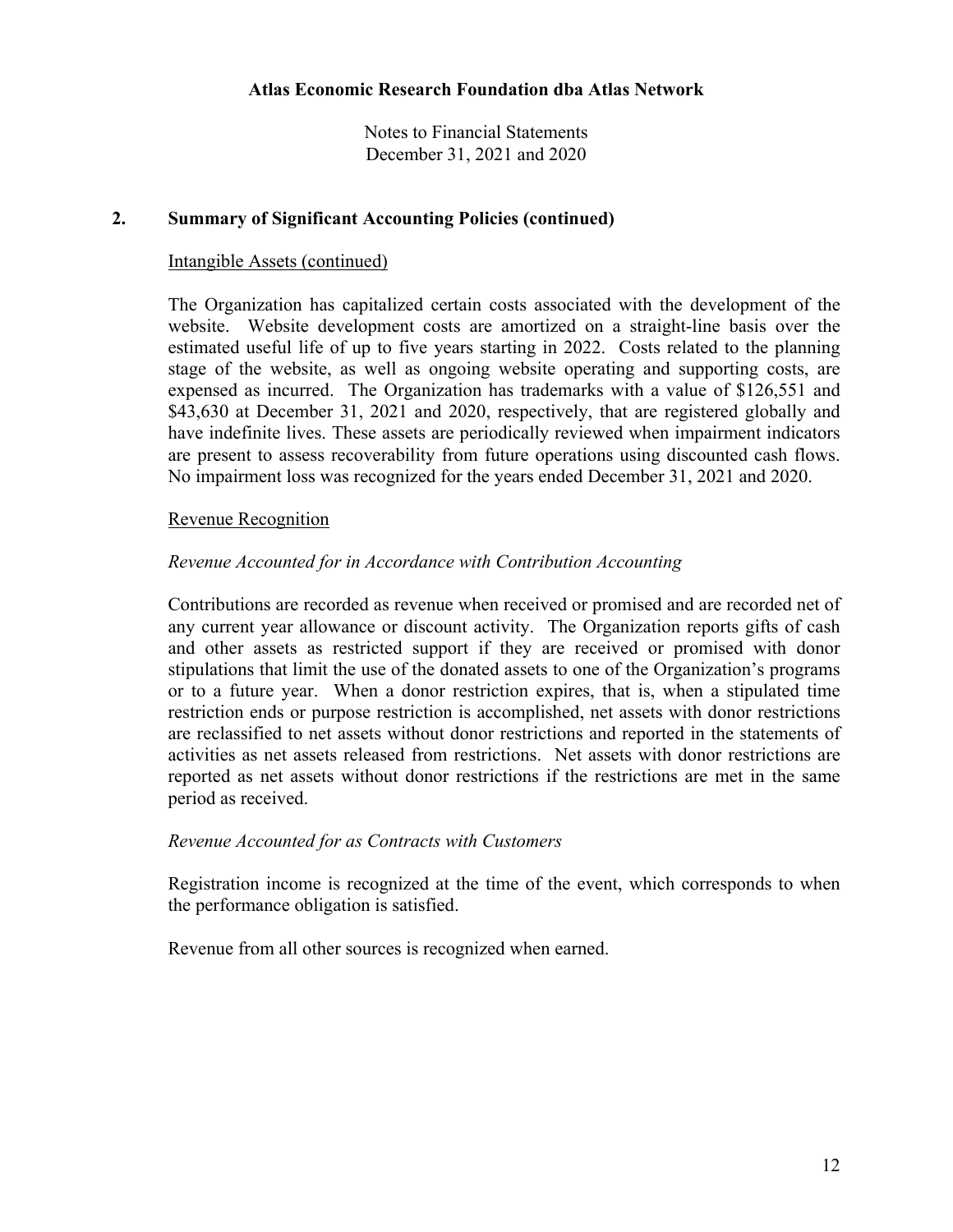### **2. Summary of Significant Accounting Policies (continued)**

### Donated Services

Donated services meeting the criteria for recognition under Financial Accounting Standards Board (FASB) Accounting Standards Codification (ASC) 958, *Revenue Recognition – Contributions Received,* are recognized at fair value at the time of receipt. These services benefit the general programs and consist primarily of advertising, and legal and professional services. The value of these donated services is included in the financial statements as both revenue and expense in the amounts of \$397,569 and \$284,563 for the years ended December 31, 2021 and 2020, respectively.

#### Functional Allocation of Expenses

The costs of program and supporting services activities have been summarized on a functional basis in the statements of activities. The statements of functional expenses present the natural classification detail of expenses by function. Accordingly, certain costs have been allocated among the programs and supporting services benefited.

#### Use of Estimates

The preparation of financial statements in conformity with accounting principles generally accepted in the United States of America requires management to make estimates and assumptions that affect the amounts reported in the financial statements and accompanying notes. Actual results could differ from those estimates.

#### **Reclassifications**

Certain amounts in the 2020 financial statements have been reclassified to conform to the 2021 presentation. These reclassifications have no effect on the change in net assets previously reported.

#### Recently Issued Accounting Pronouncements

In February 2016, the FASB issued Accounting Standards Update (ASU) 2016-02, *Leases.* The update requires a lessee to recognize a right-of-use asset and lease liability, initially measured at the present value of the lease payments, in its statements of financial position. The guidance also expands the required quantitative and qualitative lease disclosures. The guidance is effective beginning in 2022.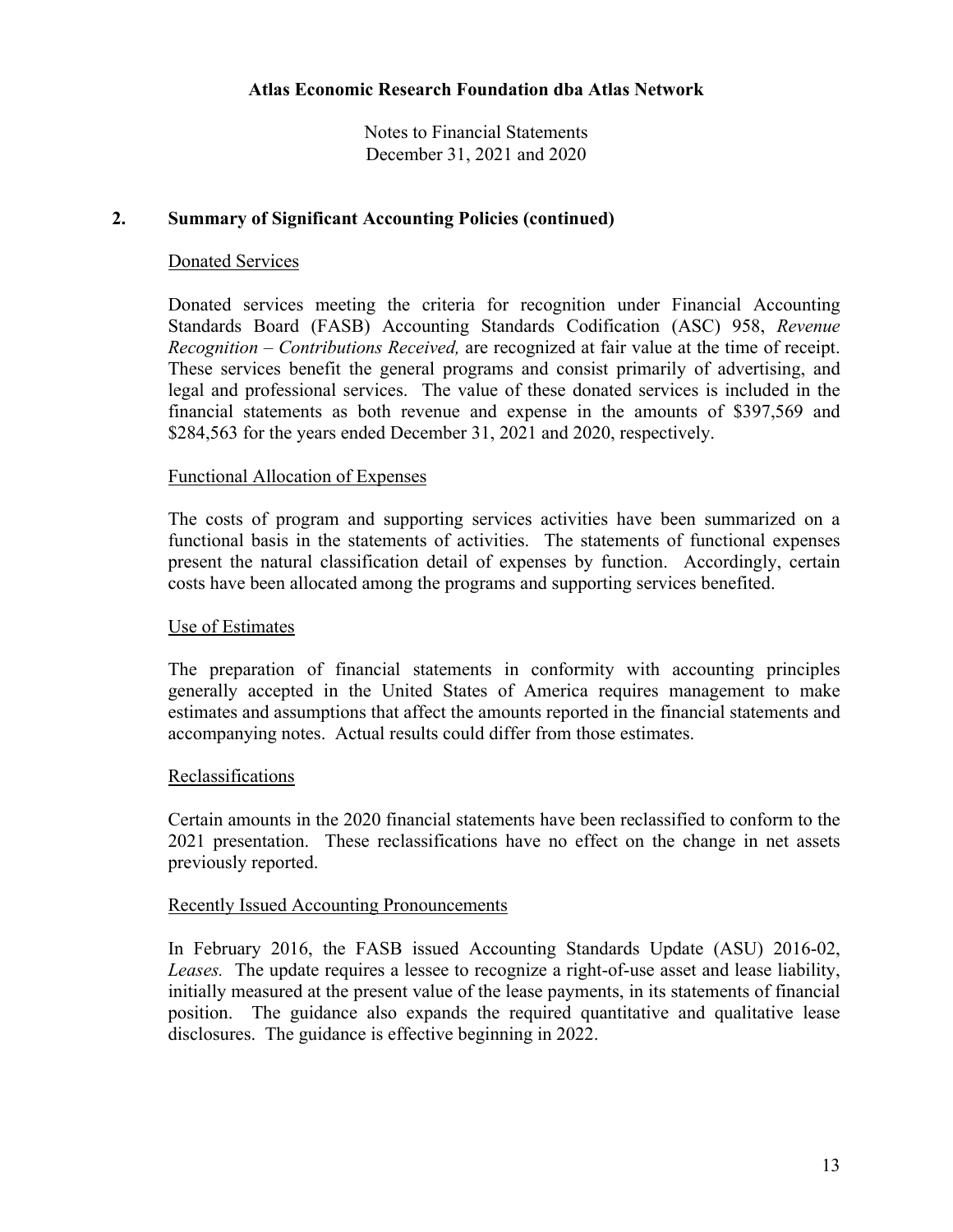#### **2. Summary of Significant Accounting Policies (continued)**

Recently Issued Accounting Pronouncements (continued)

In September 2020, the FASB issued ASU 2020-07, *Not-for-Profit Entities* (Topic 958): *Presentation and Disclosures by Not-for-Profit Entities for Contributed Nonfinancial Assets.* This guidance is intended to increase transparency of contributed nonfinancial assets for nonprofit entities through enhancements in presentation and disclosure requirements. Nonprofit entities will be required to present contributed nonfinancial assets as a separate line item in the statements of activities, apart from contributions of cash and other financial contributions. Nonprofit entities will also be required to disclose various information related to contributed nonfinancial assets. ASU 2020-07 is effective for fiscal years beginning after June 15, 2021. The Organization is currently in the process of evaluating the impact of the new accounting guidance on its December 31, 2022 financial statements.

#### Subsequent Events

In preparing these financial statements, the Organization has evaluated events and transactions for potential recognition or disclosure through May 9, 2022, the date the financial statements were available to be issued.

#### **3. Liquidity and Availability**

Financial assets available for general expenditures, that is, without donor or other restrictions limiting their use, within one year of the statements of financial position date, comprise the following at December 31:

|                                                                   | 2021            |    | 2020        |
|-------------------------------------------------------------------|-----------------|----|-------------|
| Cash and cash equivalents                                         | \$<br>2,076,989 | \$ | 1,279,810   |
| Contributions receivable                                          | 5,372,925       |    | 6,195,910   |
| Accounts receivable                                               | 16,471          |    | 37,668      |
| Investments                                                       | 8,380,035       |    | 6,822,653   |
| Total financial assets<br>Less: restricted by donors with purpose | 15,846,420      |    | 14,336,041  |
| and time restrictions                                             | (10,309,387)    |    | (9,453,048) |
| Total available for general expenditures                          | 5,537,033       | S  | 4,882,993   |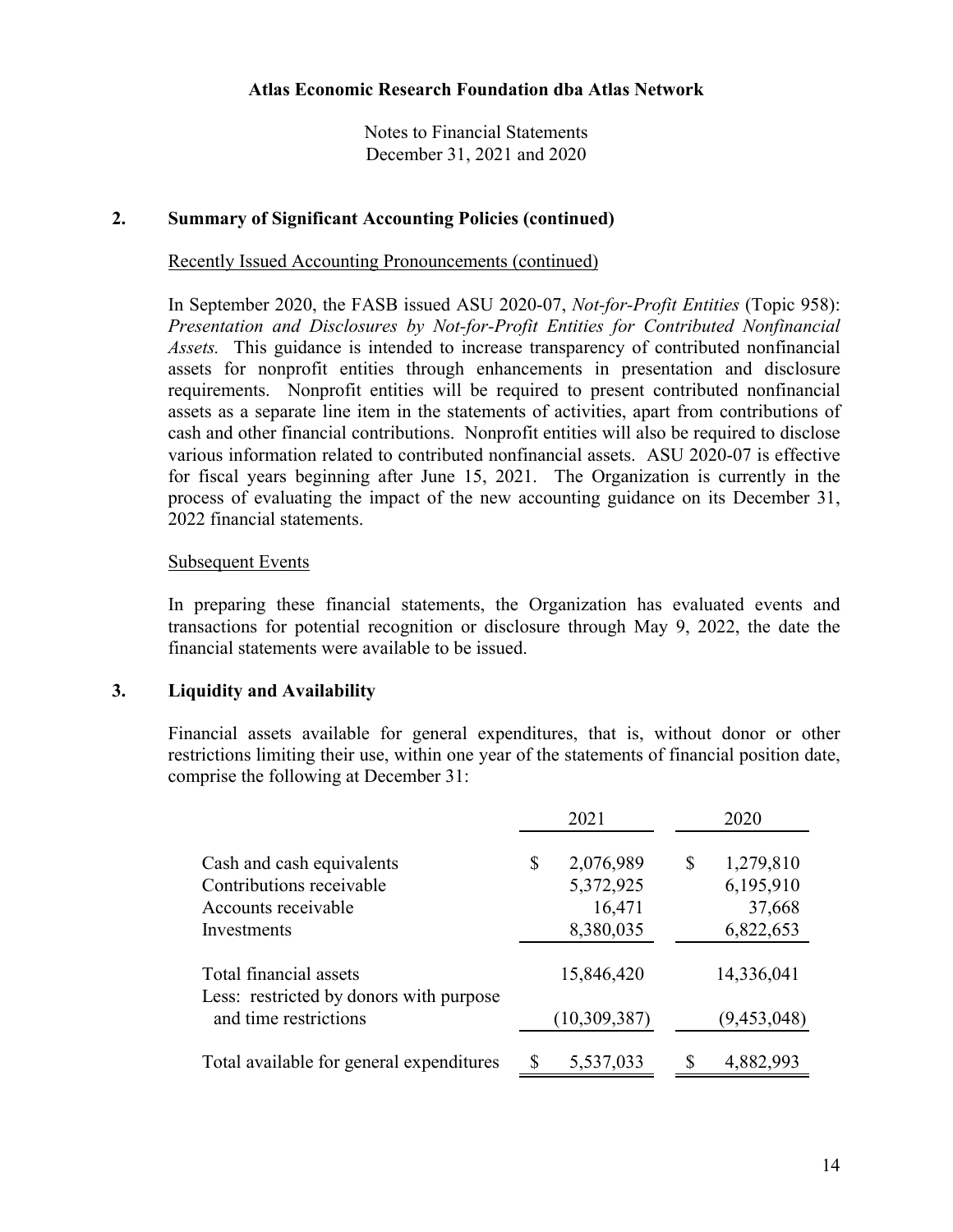Notes to Financial Statements December 31, 2021 and 2020

#### **3. Liquidity and Availability (continued)**

The Organization has a goal to maintain financial assets on hand to meet 60 days of normal operating expenses, which are, on average, approximately \$2,900,000. As part of this liquidity management, the Organization invests cash and cash equivalents in excess of daily requirements in various short-term investments, including certificates of deposit.

#### **4. Concentrations of Risk**

#### Credit Risk

Financial instruments that potentially subject the Organization to significant concentrations of credit risk consist of cash and cash equivalents, and investments. The Organization maintains cash deposit and transaction accounts, along with investments, with various financial institutions and these values, from time to time, exceed insurable limits under the Federal Deposit Insurance Corporation (FDIC) and Securities Investor Protection Corporation (SIPC). The Organization has not experienced any credit losses on its cash and cash equivalents, and investments to date as it relates to FDIC and SIPC insurance limits. Management periodically assesses the financial condition of these financial institutions and believes that the risk of any credit loss is minimal.

#### Revenue Risk

For the years ended December 31, 2021 and 2020, a substantial portion of the Organization's revenue was generated from a few donors. For the years ended December 31, 2021 and 2020, \$7,282,049 and \$5,600,000, respectively, was received from two donors. These contributions approximate 39% and 36% of the Organization's total operating revenue and support for the years ended December 31, 2021 and 2020, respectively.

#### **5. Investments and Fair Value Measurements**

Investment return consists of the following for the years ended December 31:

|                                                        | 2021                | 2020           |  |
|--------------------------------------------------------|---------------------|----------------|--|
| Interest and dividends<br>Realized and unrealized loss | 78,987<br>(69, 858) | 73,079<br>.142 |  |
| Total investment return                                | 9.129               | 72.937         |  |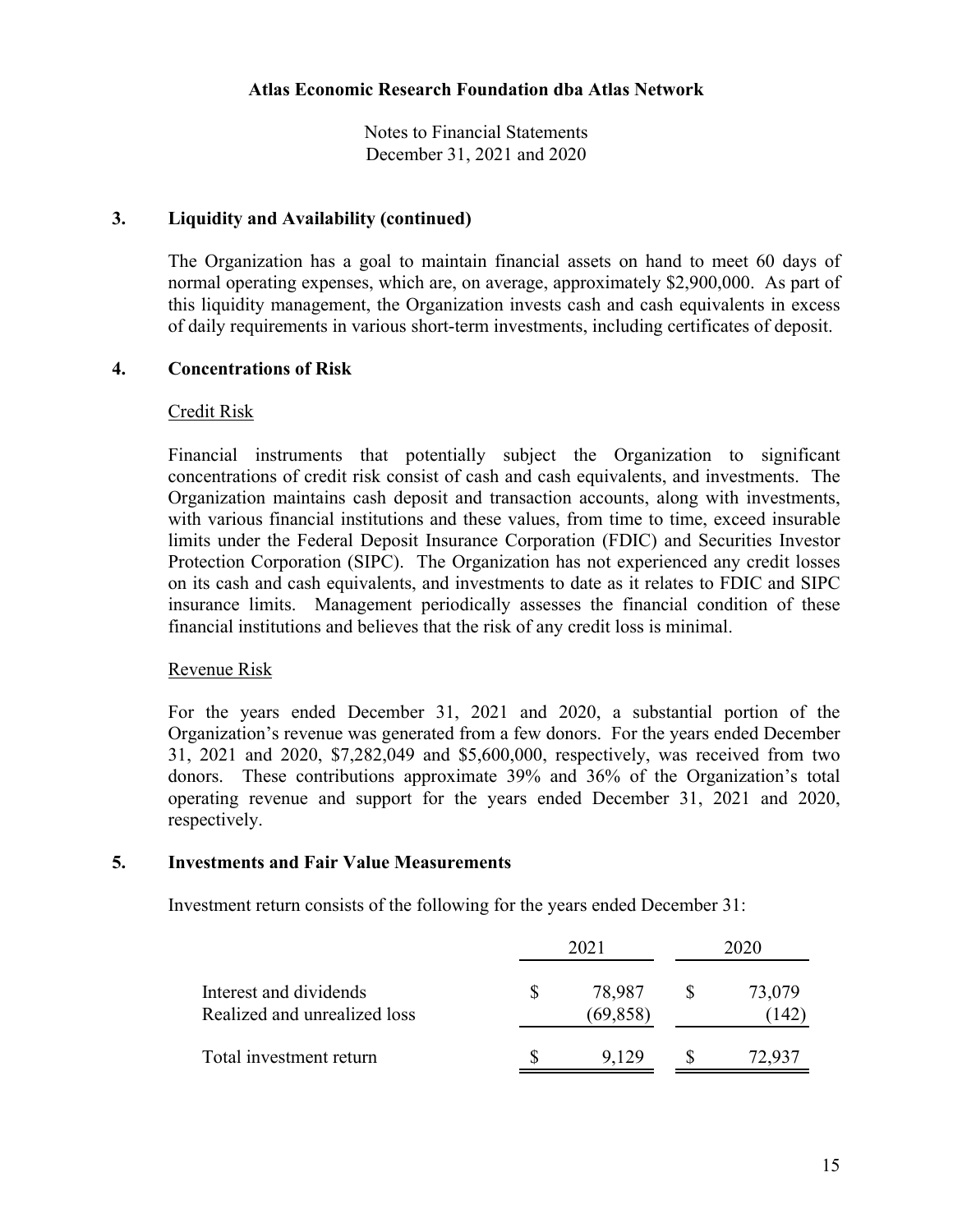#### **5. Investments and Fair Value Measurements (continued)**

The Organization did not have any investment management expenses for the years ended December 31, 2021 and 2020.

The Organization follows FASB ASC 820, *Fair Value Measurements and Disclosures,* for its financial assets. This standard establishes a fair value hierarchy that prioritizes the inputs to valuation techniques used to measure fair value. Fair value measurement standards require an entity to maximize the use of observable inputs (such as quoted prices in active markets) and minimize the use of unobservable inputs (such as appraisals or other valuation techniques) to determine fair value. The categorization of a financial instrument within the hierarchy is based upon the pricing transparency of the instrument and does not necessarily correspond to the entity's perceived risk of that instrument.

The inputs used in measuring fair value are categorized into three levels. Level 1 inputs consist of unadjusted quoted prices in active markets for identical assets and liabilities and have the highest priority. Level 2 is based upon observable inputs other than quoted market prices, and Level 3 is based on unobservable inputs. The Organization recognizes transfers between levels in the fair value hierarchy at the end of the reporting period.

Level 1 investments include mutual funds, the fair value for which was based on quoted prices for identical assets in active markets. Level 2 investments include certificates of deposit, which are generally valued at original cost plus accrued interest, and government securities, which are valued by pricing vendors using a market approach and pricing spreads based on the credit risk of the issuer, maturity, current yield, and other terms and conditions.

The following table presents the Organization's fair value hierarchy for those investments measured on a recurring basis at December 31, 2021:

|                                                                             | Level 1 |          | Level 2                        |  | Level 3 | Total                           |
|-----------------------------------------------------------------------------|---------|----------|--------------------------------|--|---------|---------------------------------|
| Mutual funds – equities<br>Certificates of deposit<br>Government securities |         | 2,947 \$ | - \$<br>2,779,374<br>5,597,714 |  | - \$    | 2.947<br>2,779,374<br>5,597,714 |
| Total investments                                                           |         |          | 2,947 \$ 8,377,088 \$          |  |         | 8,380,035                       |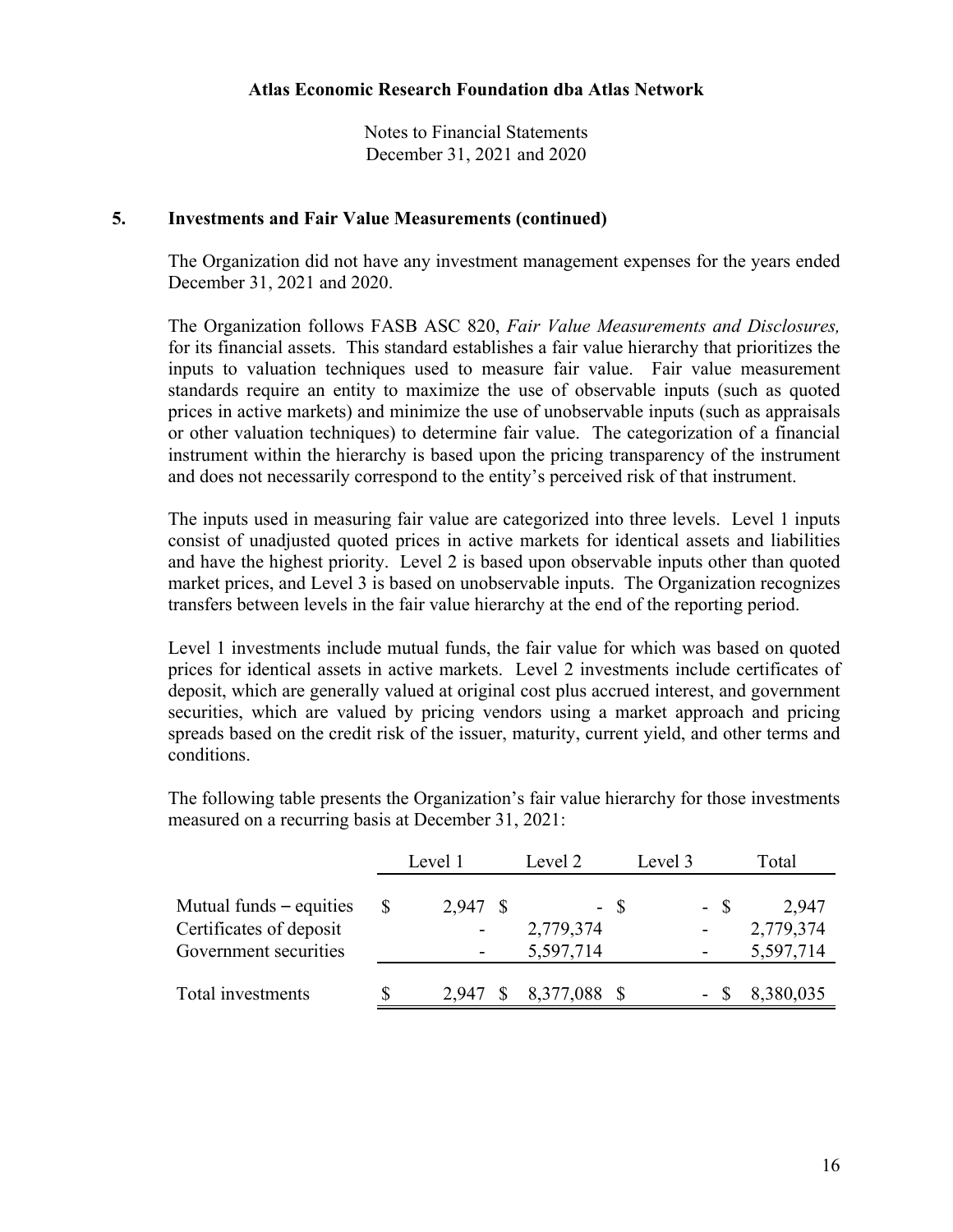## **5. Investments and Fair Value Measurements (continued)**

The following table presents the Organization's fair value hierarchy for those investments measured on a recurring basis at December 31, 2020:

|                                                                               |   | Level 1     | Level 2                |      | Level 3                          | Total                            |
|-------------------------------------------------------------------------------|---|-------------|------------------------|------|----------------------------------|----------------------------------|
| Mutual funds $-$ equities<br>Certificates of deposit<br>Government securities | S | $12,793$ \$ | 5,640,130<br>1,169,730 | - \$ | - \$<br>$\overline{\phantom{0}}$ | 12,793<br>5,640,130<br>1,169,730 |
| Total investments                                                             |   | 12,793 \$   | 6,809,860 \$           |      |                                  | 6,822,653                        |

## **6. Contributions Receivable**

Contributions receivable are promised as follows at December 31:

|                                                                           |   | 2021                   |   | 2020                   |
|---------------------------------------------------------------------------|---|------------------------|---|------------------------|
| Due in less than one year<br>Due in one to five years                     | S | 3,737,969<br>1,658,850 | S | 3,948,795<br>2,329,244 |
| Total contributions receivable<br>Less: present-value discount $(0.33\%)$ |   | 5,396,819<br>(23, 894) |   | 6,278,039<br>(82, 129) |
| Contributions receivable, net                                             |   | 5,372,925              |   | 6,195,910              |

# **7. Property and Equipment**

Property and equipment consists of the following at December 31:

|                                                                | 2021                     |   | 2020                 |
|----------------------------------------------------------------|--------------------------|---|----------------------|
| Furniture and equipment<br>Leasehold improvements              | \$<br>183,500<br>725,398 | S | 104,867<br>725,398   |
| Total property and equipment<br>Less: accumulated depreciation | 908,898<br>(333, 465)    |   | 830,265<br>(235,093) |
| Property and equipment, net                                    | 575,433                  |   | 595,172              |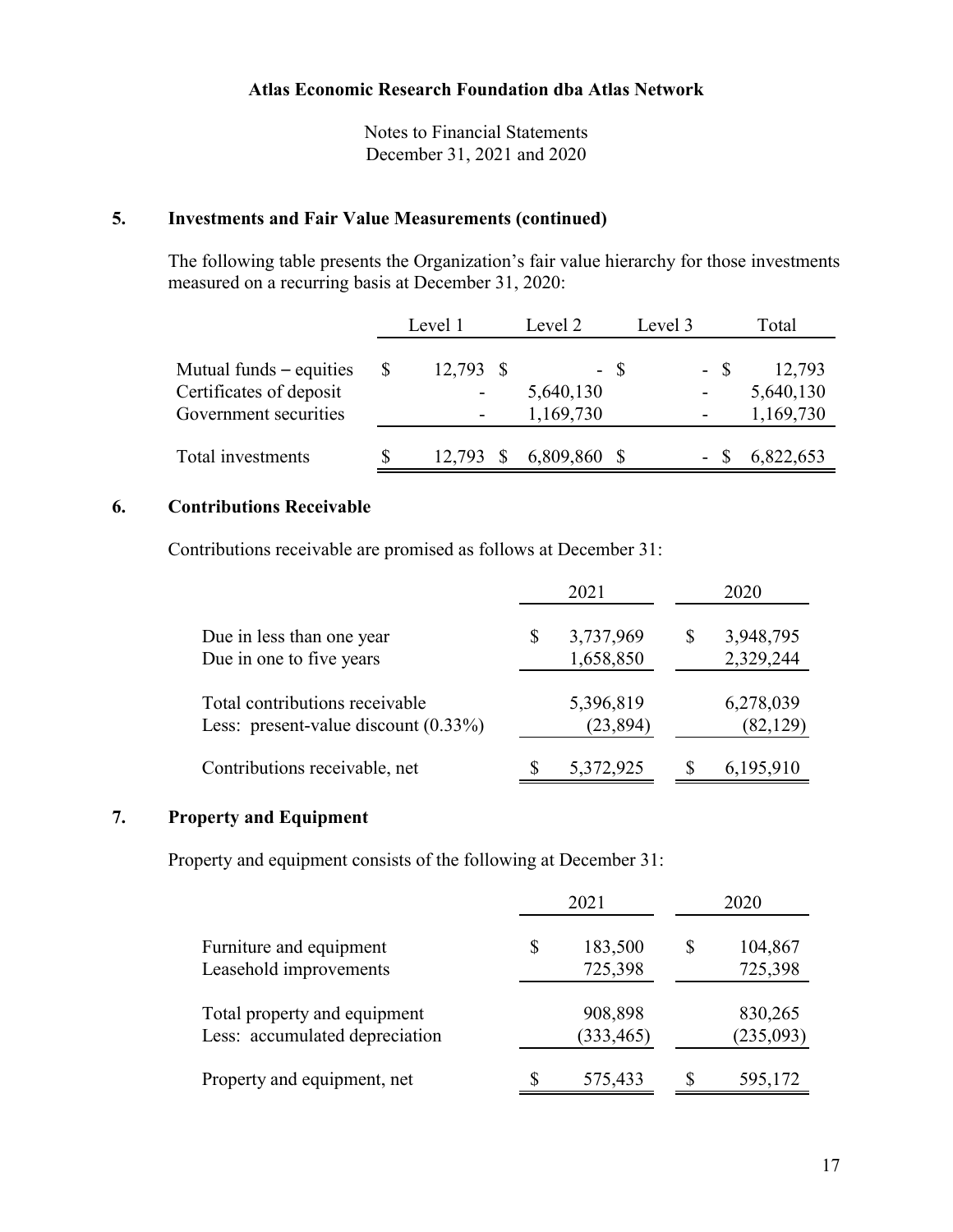#### **8. Intangible Assets**

Intangible assets consist of the following at December 31:

|                         | 2021               | 2020         |
|-------------------------|--------------------|--------------|
| Website<br>Trademarks   | 152,070<br>126,551 | \$<br>43,630 |
| Total intangible assets | 278,621            | 43,630       |

The Organization did not have any amortization expenses for the years ended December 31, 2021 and 2020.

Amortization expense for the estimated remaining life of the intangible assets with definite life is as follows for the years ending December 31:

| 2022                                  | \$<br>30,414 |
|---------------------------------------|--------------|
| 2023                                  | 30,414       |
| 2024                                  | 30,414       |
| 2025                                  | 30,414       |
| 2026                                  | 30,414       |
|                                       |              |
| Future estimated amortization expense | 152,070      |

#### **9. Employee Retention Tax Credit**

The Organization became eligible to apply for the employee retention tax credit (ERTC), a provision of the CARES Act. The ERTC can be claimed through December 31, 2021 by eligible employers who retained employees during the COVID-19 pandemic. Employers are eligible for the credit if they experienced either a full or partial suspension of operations during any calendar quarter because of governmental orders due to the pandemic, or a significant decline in gross receipts based in comparing quarterly revenue results for 2020 and/or 2021 with the comparable quarter in 2019. The ERTC is a refundable credit that the Organization can claim on qualified wages paid to employees, including certain health insurance costs.

During the year ended December 31, 2021, the Organization received ERTC in the amount of \$474,193, which is included in miscellaneous income in the accompanying statement of activities.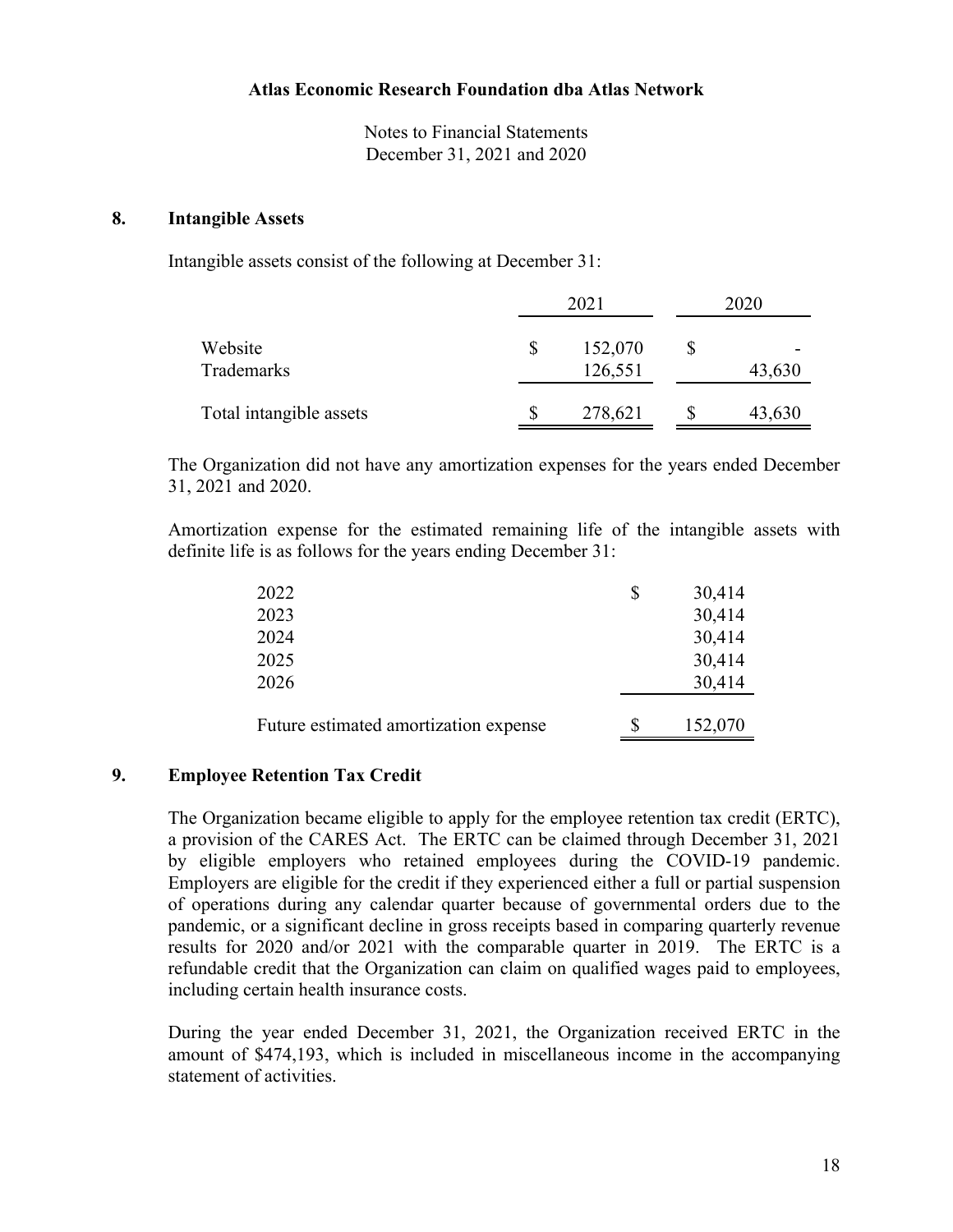Notes to Financial Statements December 31, 2021 and 2020

#### **10. Net Assets With Donor Restrictions**

Net assets with donor restrictions were restricted for the following purposes at December 31:

|                                          | 2021                   |     | 2020                   |
|------------------------------------------|------------------------|-----|------------------------|
| Program restricted<br>Time restricted    | 4,759,786<br>5,549,601 | -SS | 3,941,523<br>5,511,525 |
| Total net assets with donor restrictions | 10,309,387             |     | 9,453,048              |

#### **11. Commitments and Contingencies**

#### Operating Leases

During 2017, the Organization entered into an agreement to lease office space in Arlington, Virginia under the terms of an operating lease that commenced on May 25, 2018 and is set to expire on November 30, 2028. The terms of the lease contain provisions for a free rent period and future rent increases of 2.75% per year. In addition, the Organization was provided a build-out allowance totaling \$680,400 as another incentive to lease the office space. Other lease provisions include the Organization's proportionate share of real estate taxes and operating expenses, which are not included in base rental payments.

The effects of the scheduled rent increases and incentives will be recognized over the life of the lease on a straight-line basis. The difference between the rent expense recorded and the required lease payments is reflected as deferred rent and lease incentives in the accompanying statements of financial position.

Occupancy expense totaled \$394,595 and \$346,740 for the years ended December 31, 2021 and 2020, respectively.

In December 2020, the Organization also entered into a 60-month operating lease for office equipment. The terms of the lease require fixed monthly payments of \$487, and provide the option to purchase the equipment at fair value at the end of the lease.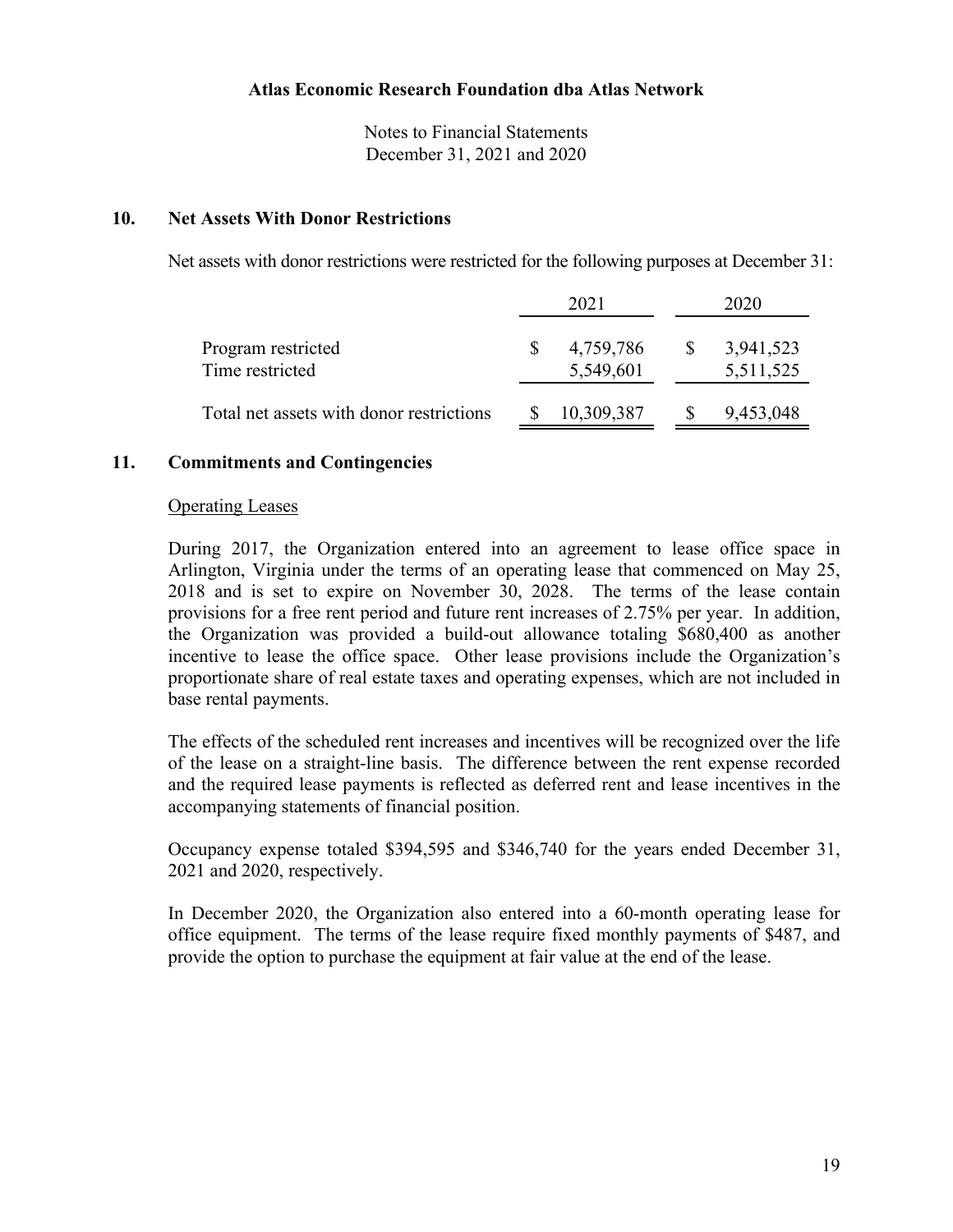### **11. Commitments and Contingencies (continued)**

### Operating Leases (continued)

Future minimum lease payments are as follows for the years ending December 31:

| 2022                                | \$<br>412,392 |
|-------------------------------------|---------------|
| 2023                                | 422,555       |
| 2024                                | 432,973       |
| 2025                                | 443,165       |
| 2026                                | 448,753       |
| Thereafter                          | 852,057       |
| Total future minimum lease payments | 3,011,895     |

### Hotel Agreements

The Organization has entered into contracts with several hotels for space for meetings and events through the year 2022. In the event of cancellation, the Organization can be held liable for liquidated damages up to the amount of lost profit less the hotel's mitigation, depending upon the date of cancellation. Management believes that no material liability is likely.

#### **12. Methods Used for Allocation of Expenses from Management and General Activities**

The financial statements report certain categories of expenses that are attributed to more than one program or supporting function. Therefore, expenses require allocation on a reasonable basis that is consistently applied. Expenses that are allocated include occupancy and depreciation, which are allocated on a square footage basis, as well as salaries, payroll taxes, and benefits, professional fees, office expenses, insurance, and other, which are allocated on the basis of estimates of time and effort.

## **13. Pension Plan**

In 2020, the Organization started to sponsor a 403(b) retirement plan, which covers substantially all employees. Participants may contribute a percentage of their annual compensation on a pretax basis subject to limitations established by the Internal Revenue Service. The Organization matches 3% of participating employees' salaries. The Organization contributed \$92,040 and \$75,566 to the plan for the years ended December 31, 2021 and 2020, respectively.